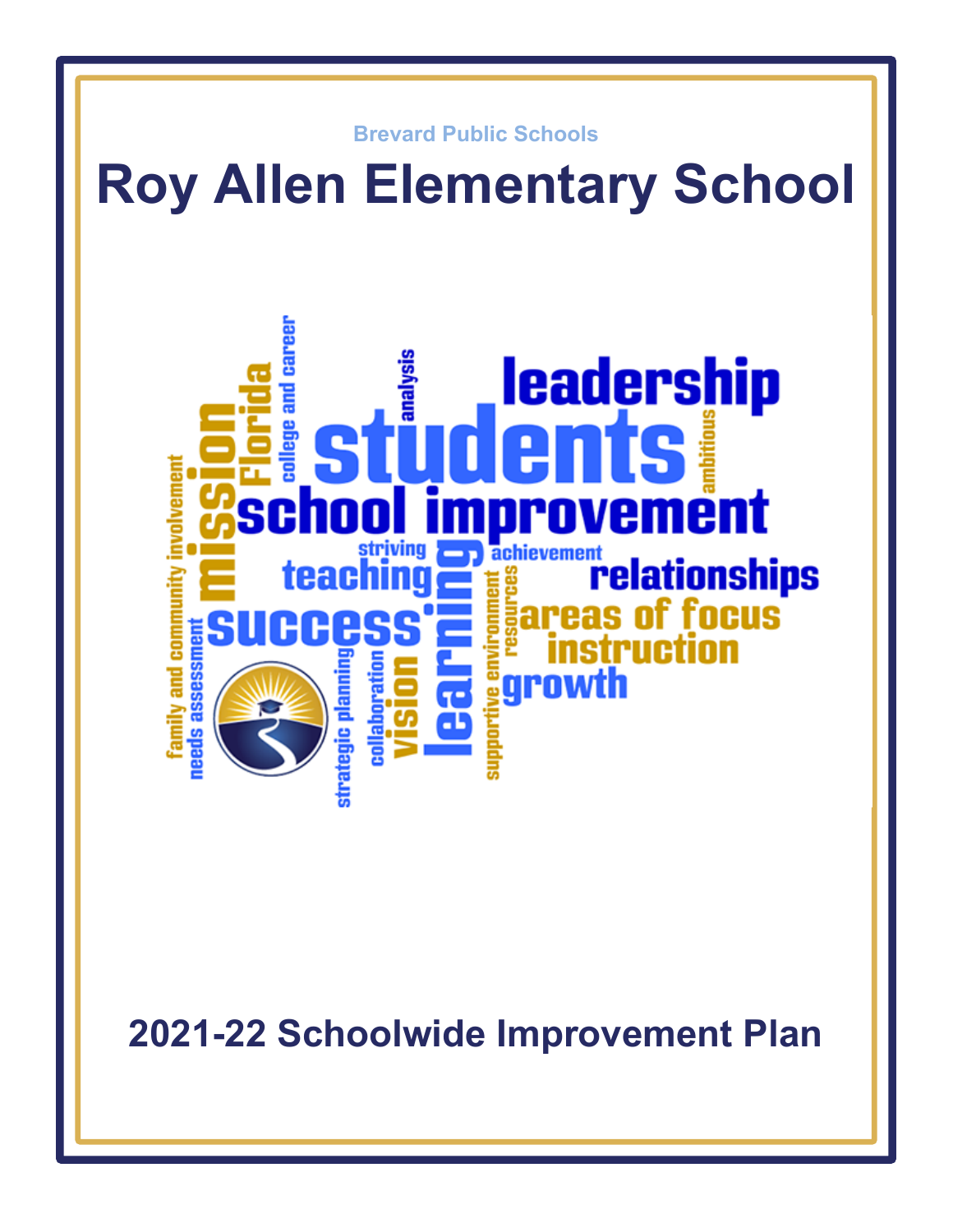# **Table of Contents**

| <b>School Demographics</b>                | 3  |
|-------------------------------------------|----|
| <b>Purpose and Outline of the SIP</b>     | 4  |
| <b>School Information</b>                 | 5  |
| <b>Needs Assessment</b>                   | 9  |
| <b>Planning for Improvement</b>           | 18 |
| <b>Positive Culture &amp; Environment</b> | 23 |
| <b>Budget to Support Goals</b>            | 0  |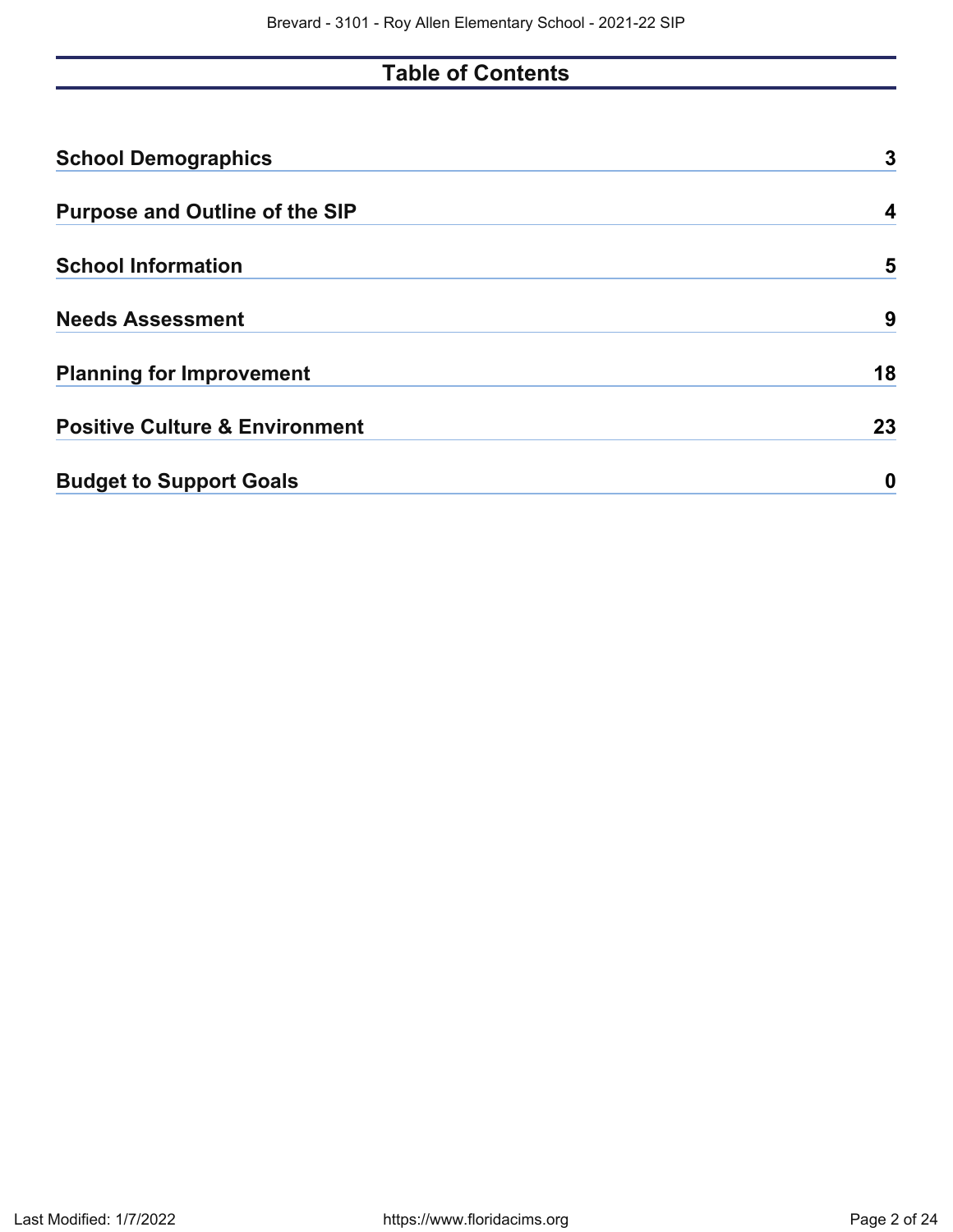Brevard - 3101 - Roy Allen Elementary School - 2021-22 SIP

# **Roy Allen Elementary School**

2601 FOUNTAINHEAD BLVD, Melbourne, FL 32935

http://www.allen.brevard.k12.fl.us

<span id="page-2-0"></span>**Demographics**

# **Principal: Sean Chance M** Start Date for this Principal: 8/26/2021

| <b>2019-20 Status</b><br>(per MSID File)                                                                                            | Active                                                                                                                                                                                                                                                              |
|-------------------------------------------------------------------------------------------------------------------------------------|---------------------------------------------------------------------------------------------------------------------------------------------------------------------------------------------------------------------------------------------------------------------|
| <b>School Type and Grades Served</b><br>(per MSID File)                                                                             | <b>Elementary School</b><br>$PK-6$                                                                                                                                                                                                                                  |
| <b>Primary Service Type</b><br>(per MSID File)                                                                                      | K-12 General Education                                                                                                                                                                                                                                              |
| 2018-19 Title I School                                                                                                              | <b>No</b>                                                                                                                                                                                                                                                           |
| 2018-19 Economically<br><b>Disadvantaged (FRL) Rate</b><br>(as reported on Survey 3)                                                | [Data Not Available]                                                                                                                                                                                                                                                |
| 2018-19 ESSA Subgroups Represented<br>(subgroups with 10 or more students)<br>(subgroups in orange are below the federal threshold) | <b>Asian Students</b><br><b>Black/African American Students</b><br><b>Economically Disadvantaged Students</b><br>English Language Learners<br><b>Hispanic Students</b><br><b>Multiracial Students</b><br><b>Students With Disabilities</b><br><b>White Students</b> |
| <b>School Grades History</b>                                                                                                        | 2018-19: A (63%)<br>2017-18: C (51%)<br>2016-17: A (62%)<br>2015-16: A (64%)                                                                                                                                                                                        |
| 2019-20 School Improvement (SI) Information*                                                                                        |                                                                                                                                                                                                                                                                     |
| <b>SI Region</b>                                                                                                                    | Northeast                                                                                                                                                                                                                                                           |
| <b>Regional Executive Director</b>                                                                                                  | <b>Dustin Sims</b>                                                                                                                                                                                                                                                  |
| <b>Turnaround Option/Cycle</b>                                                                                                      | N/A                                                                                                                                                                                                                                                                 |
| Year                                                                                                                                |                                                                                                                                                                                                                                                                     |
| <b>Support Tier</b>                                                                                                                 |                                                                                                                                                                                                                                                                     |
| <b>ESSA Status</b>                                                                                                                  | [not available]                                                                                                                                                                                                                                                     |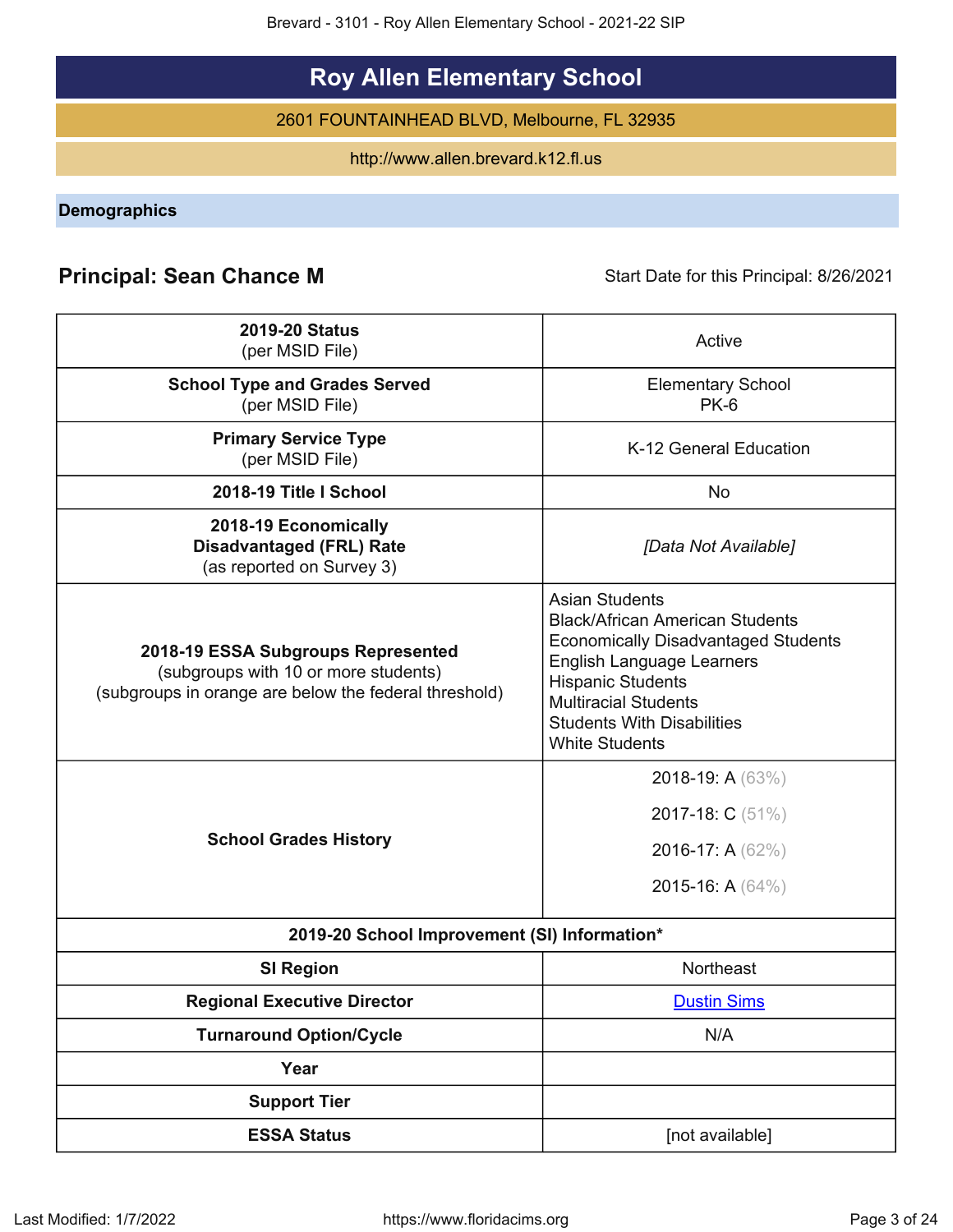\* As defined under Rule 6A-1.099811, Florida Administrative Code. For more information, [click here.](/downloads?category=da-forms)

### **School Board Approval**

This plan is pending approval by the Brevard County School Board.

### **SIP Authority**

Section 1001.42(18), Florida Statutes, requires district school boards to annually approve and require implementation of a Schoolwide Improvement Plan (SIP) for each school in the district that has a school grade of D or F. This plan is also a requirement for Targeted Support and Improvement (TS&I) and Comprehensive Support and Improvement (CS&I) schools pursuant to 1008.33 F.S. and the Every Student Succeeds Act (ESSA).

To be designated as TS&I, a school must have one or more ESSA subgroup(s) with a Federal Index below 41%. This plan shall be approved by the district. There are three ways a school can be designated as CS&I:

- 1. have a school grade of D or F
- 2. have a graduation rate of 67% or lower
- 3. have an overall Federal Index below 41%.

For these schools, the SIP shall be approved by the district as well as the Bureau of School Improvement.

The Florida Department of Education (FDOE) SIP template meets all statutory and rule requirements for traditional public schools and incorporates all components required for schools receiving Title I funds. This template is required by State Board of Education Rule 6A-1.099811, Florida Administrative Code, for all noncharter schools with a current grade of D or F, or a graduation rate 67% or less. Districts may opt to require a SIP using a template of its choosing for schools that do not fit the aforementioned conditions. This document was prepared by school and district leadership using the FDOE's school improvement planning web application located at [www.floridacims.org.](https://www.floridacims.org)

### <span id="page-3-0"></span>**Purpose and Outline of the SIP**

The SIP is intended to be the primary artifact used by every school with stakeholders to review data, set goals, create an action plan and monitor progress. The Florida Department of Education encourages schools to use the SIP as a "living document" by continually updating, refining and using the plan to guide their work throughout the year. This printed version represents the SIP as of the "Date Modified" listed in the footer.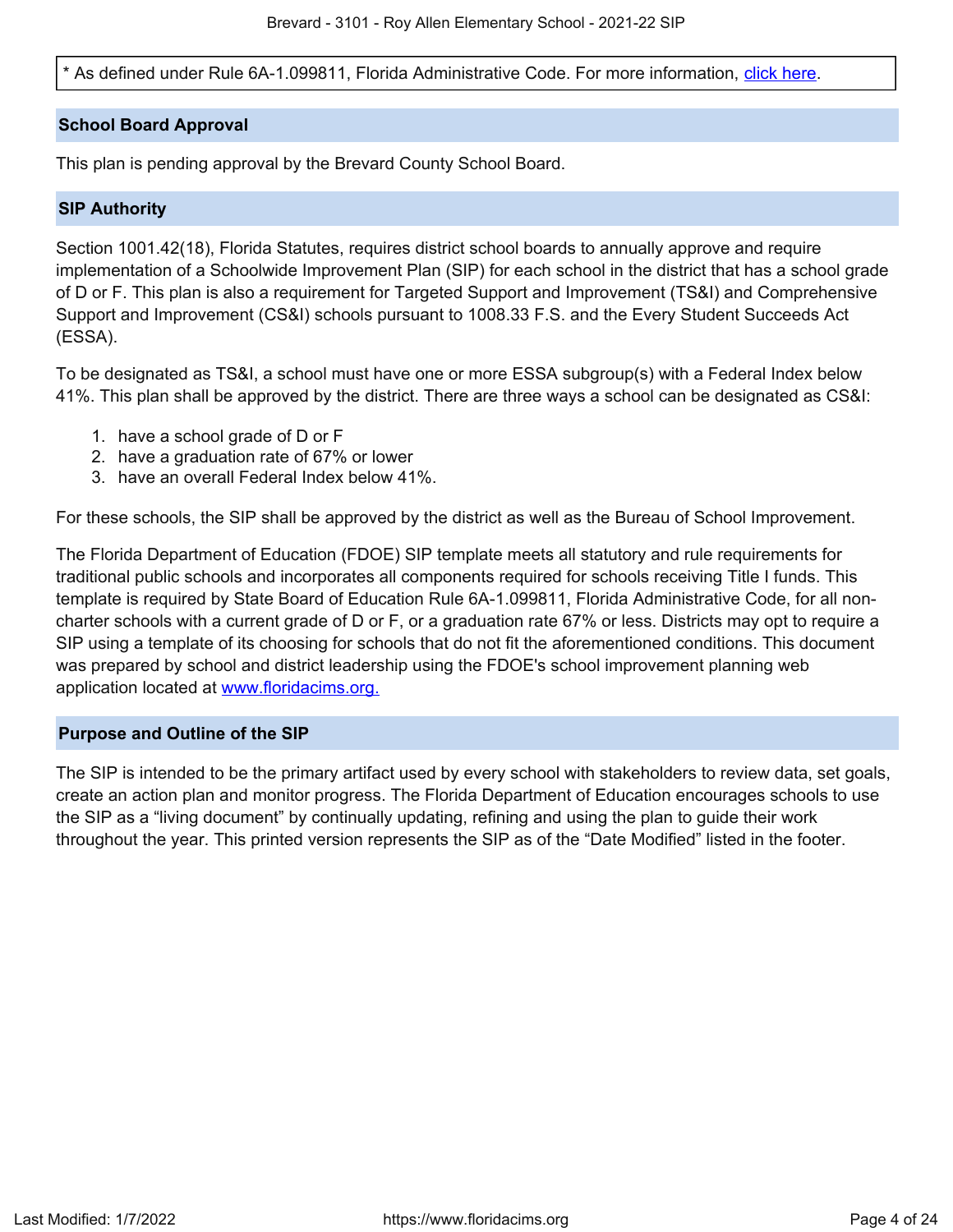# **Part I: School Information**

#### <span id="page-4-0"></span>**School Mission and Vision**

#### **Provide the school's mission statement.**

To serve every student with excellence as the standard.

### **Provide the school's vision statement.**

Roy Allen will serve our community and enhance students' lives by delivering the highest quality education in a culture of dedication, collaboration and learning, while building leaders one child at a time.

#### **School Leadership Team**

#### **Membership**

Identify the name, email address, position title, and job duties/responsibilities for each member of the school leadership team.**:**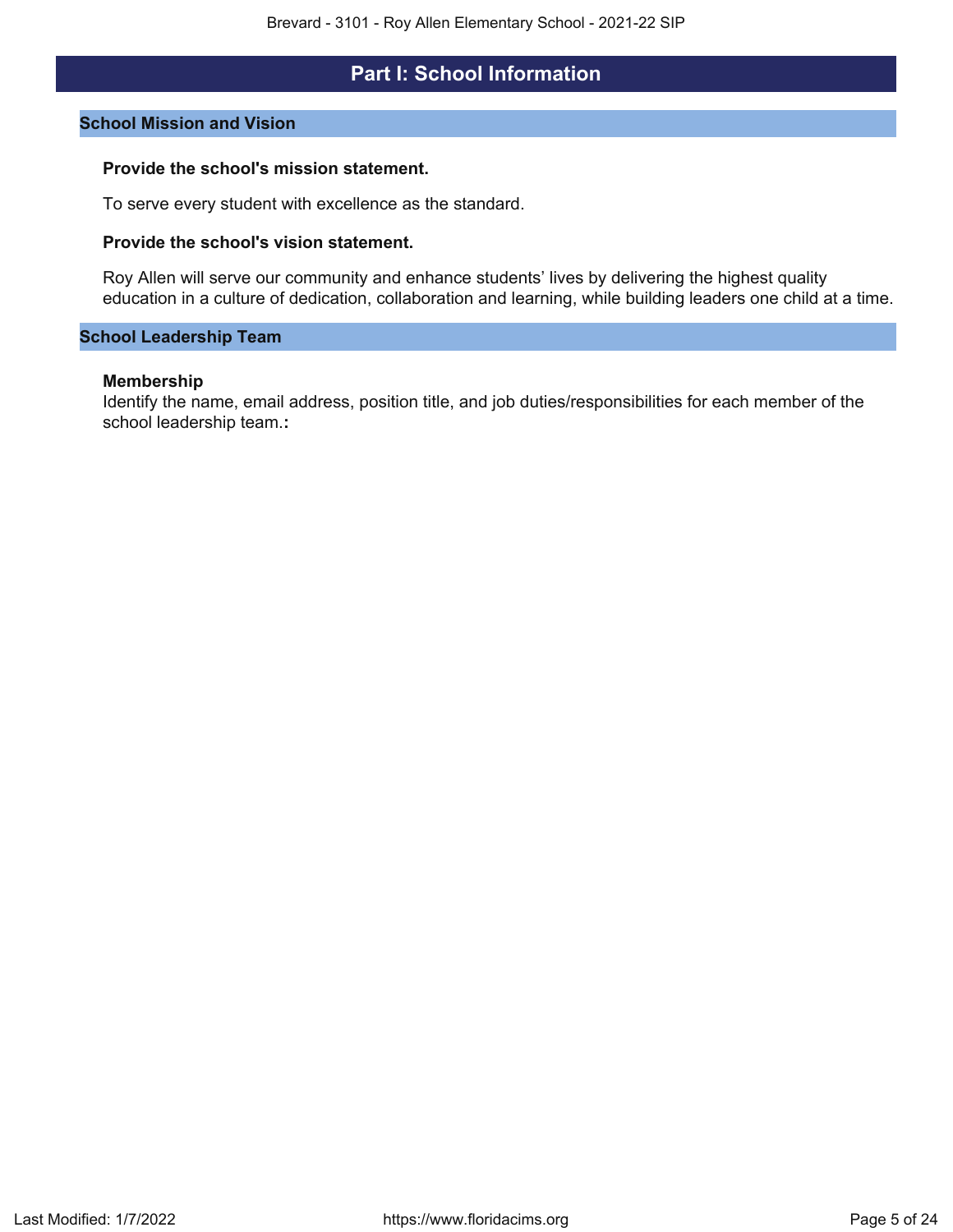| <b>Name</b>          | <b>Title</b>               | <b>Job Duties and</b><br><b>Responsibilities</b> |                                                                                                                                                                                                                                                                                                                                                                                                                                                                                                                                                                                                                                                                                                |
|----------------------|----------------------------|--------------------------------------------------|------------------------------------------------------------------------------------------------------------------------------------------------------------------------------------------------------------------------------------------------------------------------------------------------------------------------------------------------------------------------------------------------------------------------------------------------------------------------------------------------------------------------------------------------------------------------------------------------------------------------------------------------------------------------------------------------|
| Chance,<br>Sean      | Principal                  |                                                  | Mr. Chance oversees and monitors schoolwide data and<br>curriculum. He works with instructional staff to ensure that<br>lessons are consistently focused on complex content that<br>appropriately challenges students to meet grade level<br>benchmarks. Also, he ensures the learning environment is<br>safe, welcoming and encouraging students to take risks<br>necessary to master the content. Additionally, he ensures<br>that teachers are intentionally planning and facilitating the<br>learning through use of high-quality, benchmark-aligned<br>materials, monitoring data with a focus on the lowest 25%,<br>SWD and ELL students and collaborating with the school<br>community. |
| Batman,<br>Amanda    | Assistant<br>Principal     |                                                  | Mrs. Batman oversees and monitors schoolwide data and<br>curriculum. She also ensures that supports are put into<br>place to give the students every opportunity of success by<br>monitoring student progression with a focus on the lowest<br>25%, SWD and ELL students. Finally, she facilitates PD<br>and progress monitoring of accelerated learning of the<br>lowest 25%.                                                                                                                                                                                                                                                                                                                 |
| Gelfond,<br>Kami     | Teacher,<br><b>ESE</b>     |                                                  | As the ESE Lead, she ensures that all I.E.P's are being<br>implemented and that all students are receiving the<br>supports needed to be successful with the state<br>benchmarks and IEP goals. Additionally, she serves as the<br>SAC chair.                                                                                                                                                                                                                                                                                                                                                                                                                                                   |
| Franklin,<br>Loralee | Instructional<br>Coach     |                                                  | Mrs. Franklin works with classroom teachers to ensure the<br>quality of each lesson meets the intent of the statewide<br>benchmarks. She coaches teachers to improve instructional<br>delivery to meet the needs of all students. She facilitates<br>MTSS and monitors student progress with focus on the<br>lowest 25%, SWD and ELL students.                                                                                                                                                                                                                                                                                                                                                 |
| Myers,<br>Misty      | Teacher,<br>$K-12$         |                                                  | Title I teacher - Mrs. Myers pulls small group intervention<br>groups and creates schedules of the Title I team. She<br>works with classroom teachers to ensure the quality of each<br>lesson meets the intent of the benchmarks. She coaches<br>teachers to improve instructional delivery to meet the needs<br>of all students and monitors student progress with focus on<br>the lowest 25%, SWD and ELL students.                                                                                                                                                                                                                                                                          |
| Peggy                | Hammer, Teacher,<br>$K-12$ |                                                  | Title I Teacher - Mrs. Hammer pulls small group<br>intervention groups and works with classroom teachers to<br>ensure the quality of each math lesson meets the intent of<br>benchmarks. She coaches teachers to improve instructional                                                                                                                                                                                                                                                                                                                                                                                                                                                         |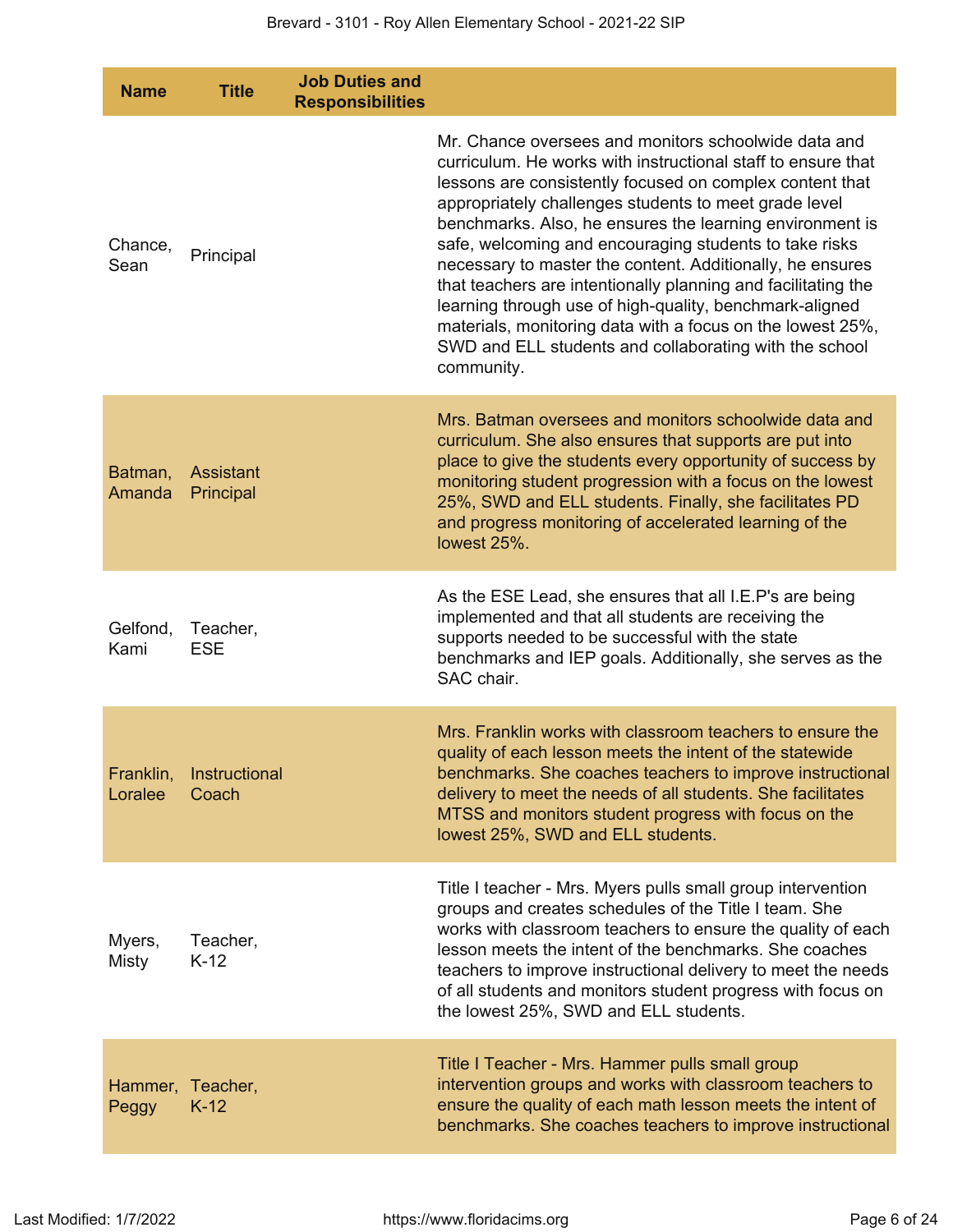| <b>Name</b>       | <b>Title</b>          | <b>Job Duties and</b><br><b>Responsibilities</b> |                                                                                                                                                                                                                                                              |
|-------------------|-----------------------|--------------------------------------------------|--------------------------------------------------------------------------------------------------------------------------------------------------------------------------------------------------------------------------------------------------------------|
|                   |                       |                                                  | delivery to meet the needs of all students and monitors<br>student progress with focus on the lowest 25%, SWD and<br>ELL students.                                                                                                                           |
| Nixon,<br>Jessica | Guidance<br>Counselor |                                                  | Mrs. Nixon is responsible for social emotional curriculum.<br>She provides Sanford Harmony/Conscious Discipline<br>supports to our teachers, students and families. She meets<br>with students, teachers and parents to help create a safe<br>school family. |

### **Demographic Information**

### **Principal start date**

Thursday 8/26/2021, Sean Chance M

**Number of teachers with a 2019 3-year aggregate or a 1-year Algebra state VAM rating of Highly Effective.** *Note: For UniSIG Supplemental Teacher Allocation, teachers must have at least 10 student assessments.*

6

**Number of teachers with a 2019 3-year aggregate or a 1-year Algebra state VAM rating of Effective.** *Note: For UniSIG Supplemental Teacher Allocation, teachers must have at least 10 student assessments.*

9

**Total number of teacher positions allocated to the school** 46

**Total number of students enrolled at the school** 622

**Identify the number of instructional staff who left the school during the 2020-21 school year.** 10

**Identify the number of instructional staff who joined the school during the 2021-22 school year.** 9

**Demographic Data**

### **Early Warning Systems**

**2021-22**

**The number of students by grade level that exhibit each early warning indicator listed:**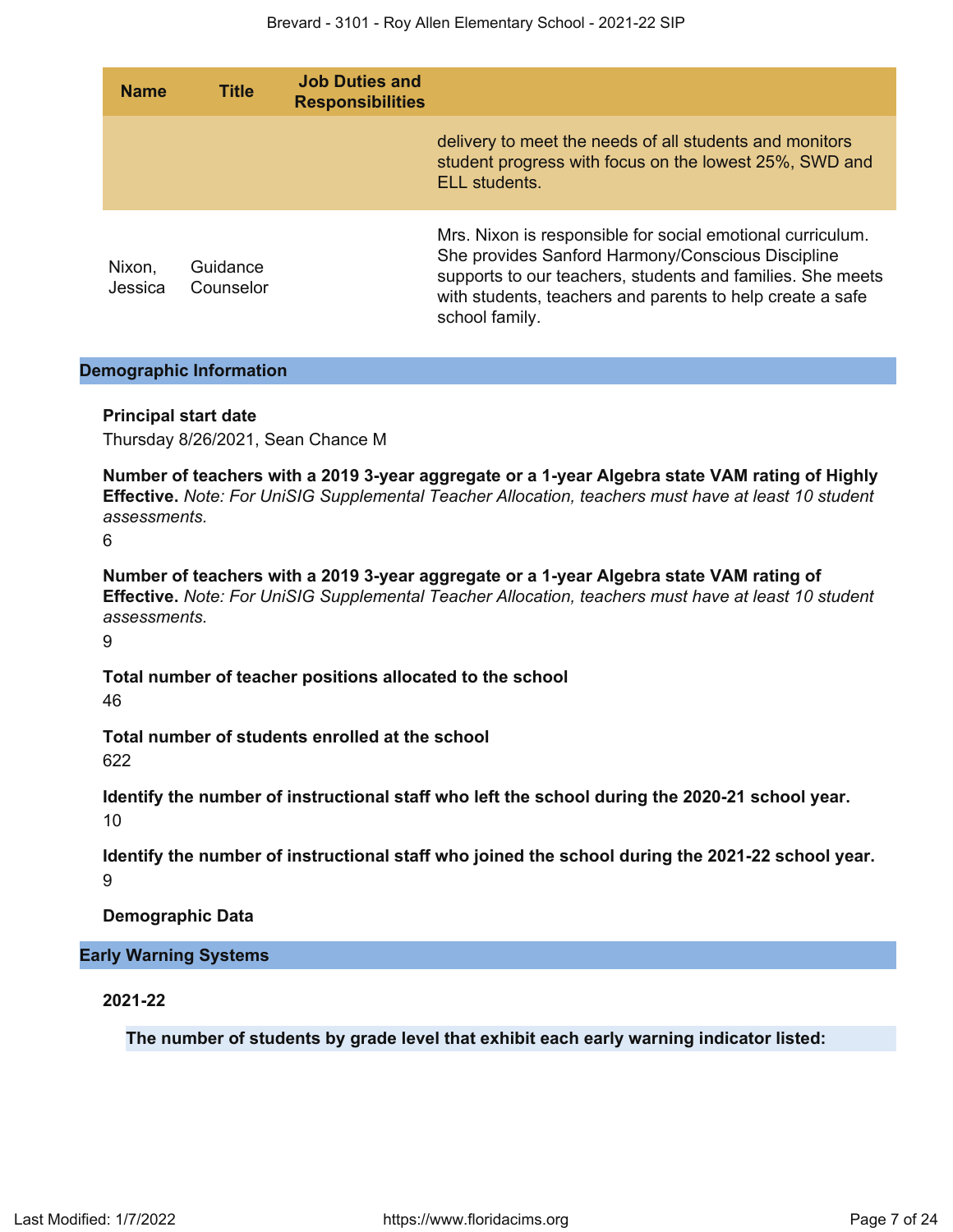|                                                             |                |                |                |                |               | <b>Grade Level</b> |          |                |          |          |                |          |                | Total |
|-------------------------------------------------------------|----------------|----------------|----------------|----------------|---------------|--------------------|----------|----------------|----------|----------|----------------|----------|----------------|-------|
| <b>Indicator</b>                                            | Κ              | 1              | $\overline{2}$ | 3              | 4             | 5                  | 6        |                |          |          | 7 8 9 10       | -11      | 12             |       |
| Number of students enrolled                                 | 80             | 96             | 109            | 96             | 73            | 90                 | 83       | $\overline{0}$ | $\Omega$ | $\Omega$ | $\Omega$       | 0        | 0              | 627   |
| Attendance below 90 percent                                 | 5              | 20             | 27             | 11             | 5             | 10                 | 11       | $\overline{0}$ | $\Omega$ | $\Omega$ | $\Omega$       | $\Omega$ | $\Omega$       | 89    |
| One or more suspensions                                     | $\Omega$       | 3              | 8              | 1              | 1             | 3                  | 5        | $\mathbf 0$    | $\Omega$ | $\Omega$ | $\Omega$       | $\Omega$ | 0              | 21    |
| Course failure in ELA                                       | $\Omega$       | $\Omega$       | $\Omega$       | $\Omega$       | $\Omega$      | $\mathbf{0}$       | $\Omega$ | $\Omega$       | $\Omega$ | $\Omega$ | $\Omega$       | 0        | $\Omega$       |       |
| Course failure in Math                                      | 0              | $\Omega$       | $\Omega$       | $\Omega$       | $\Omega$      | $\Omega$           | $\Omega$ | $\Omega$       | $\Omega$ | $\Omega$ | $\Omega$       | 0        | $\Omega$       |       |
| Level 1 on 2019 statewide FSA ELA<br>assessment             | $\overline{0}$ | 0              | $\Omega$       | $\Omega$       | $\Omega$      | $\Omega$           | $\Omega$ | $\overline{0}$ | $\Omega$ | $\Omega$ | $\overline{0}$ | $\Omega$ | - 0            |       |
| Level 1 on 2019 statewide FSA Math<br>assessment            | $\Omega$       | $\Omega$       | $\Omega$       | $\Omega$       | $\Omega$      | $\Omega$           | $\Omega$ | $\overline{0}$ | $\Omega$ | $\Omega$ | $\Omega$       | 0        | - 0            |       |
| Number of students with a substantial<br>reading deficiency | $\Omega$       | $\overline{0}$ | 3              | $\mathcal{P}$  | $\Omega$      | $\overline{0}$     | $\Omega$ | $\overline{0}$ | $\Omega$ | $\Omega$ | $\Omega$       | $\Omega$ | $\overline{0}$ | 5     |
| LEVEL 1 ON 2021 FSA ELA                                     | $\Omega$       | $\Omega$       | 0              | $\overline{2}$ | 7             | 25                 | 8        | 0              | $\Omega$ | $\Omega$ | $\Omega$       | $\Omega$ | 0              | 42    |
| LEVEL 1 ON 2021 FSA MATH                                    | $\Omega$       | 0              | $\Omega$       | 1              | $\mathcal{P}$ | 23                 | 8        | $\Omega$       | $\Omega$ | $\Omega$ | $\Omega$       | 0        | 0              | 34    |

### Brevard - 3101 - Roy Allen Elementary School - 2021-22 SIP

**The number of students with two or more early warning indicators:**

|                                      |  |  | <b>Grade Level</b> |  |  |                              |                            |              |
|--------------------------------------|--|--|--------------------|--|--|------------------------------|----------------------------|--------------|
| Indicator                            |  |  |                    |  |  | K 1 2 3 4 5 6 7 8 9 10 11 12 |                            | <b>Total</b> |
| Students with two or more indicators |  |  |                    |  |  |                              | 0 0 0 1 2 23 8 0 0 0 0 0 0 |              |

### **The number of students identified as retainees:**

| <b>Indicator</b>                       |  |  |  | <b>Grade Level</b> |  |  |                              |              |
|----------------------------------------|--|--|--|--------------------|--|--|------------------------------|--------------|
|                                        |  |  |  |                    |  |  | K 1 2 3 4 5 6 7 8 9 10 11 12 | <b>Total</b> |
| <b>Retained Students: Current Year</b> |  |  |  |                    |  |  | 5 13 3 4 0 1 0 0 0 0 0 0 0   | -26          |
| Students retained two or more times    |  |  |  |                    |  |  | 0 1 1 0 0 0 1 0 0 0 0 0 0    |              |

### **Date this data was collected or last updated**

Tuesday 8/31/2021

### **2020-21 - As Reported**

### **The number of students by grade level that exhibit each early warning indicator:**

| <b>Indicator</b>                             | <b>Grade Level</b> |          |          |                      |                      |                |                      |                |                   |                |              |          |          |       |  |
|----------------------------------------------|--------------------|----------|----------|----------------------|----------------------|----------------|----------------------|----------------|-------------------|----------------|--------------|----------|----------|-------|--|
|                                              |                    | K 1 2 3  |          |                      | $\overline{4}$       |                | 5 6 7 8 9 10 11 12   |                |                   |                |              |          |          | Total |  |
| Number of students enrolled                  |                    | 82 95    |          |                      |                      |                | 90 74 80 84 81 0 0 0 |                |                   |                | - 0          | $\Omega$ | $\Omega$ | 586   |  |
| Attendance below 90 percent                  | 8                  |          | 5        | <sup>7</sup>         | 5                    | <sup>7</sup>   | 0                    | 0 <sub>0</sub> |                   | - 0            | - 0          | $\Omega$ | $\Omega$ | 43    |  |
| One or more suspensions                      |                    | 6        | -3       | $\overline{2}$       | $\overline{4}$       | $\overline{1}$ | $\overline{4}$       | - 0            |                   | 0 <sub>0</sub> | - 0          | $\Omega$ | $\Omega$ | -21   |  |
| Course failure in ELA                        | $\Omega$           | $\Omega$ | - 0      | $\blacktriangle$ 0 - | - 0                  | $\overline{0}$ | $\overline{0}$       | 0 <sub>0</sub> |                   | - 0            | - 0          | - 0      | - 0      |       |  |
| Course failure in Math                       | 0                  | $\Omega$ | $\Omega$ | $\Omega$             | $\Omega$             | $\Omega$       | $\Omega$             | $\Omega$       | $\cdot$ 0 $\cdot$ | $\Omega$       | $\Omega$     | $\Omega$ | - 0      |       |  |
| Level 1 on 2019 statewide ELA assessment     | $\Omega$           | $\Omega$ | $\Omega$ | - 0                  | $\blacktriangleleft$ | $\mathcal{P}$  | 16                   | $\Omega$       | $\Omega$          | $\Omega$       | $\Omega$     | $\Omega$ | $\Omega$ | 19    |  |
| Level 1 on 2019 statewide Math<br>assessment | 0                  | 0        | $\Omega$ | <sup>0</sup>         | $\Omega$             | 9              | 12 O                 |                | $\Omega$          | <sup>0</sup>   | <sup>0</sup> | $\Omega$ | $\Omega$ | -21   |  |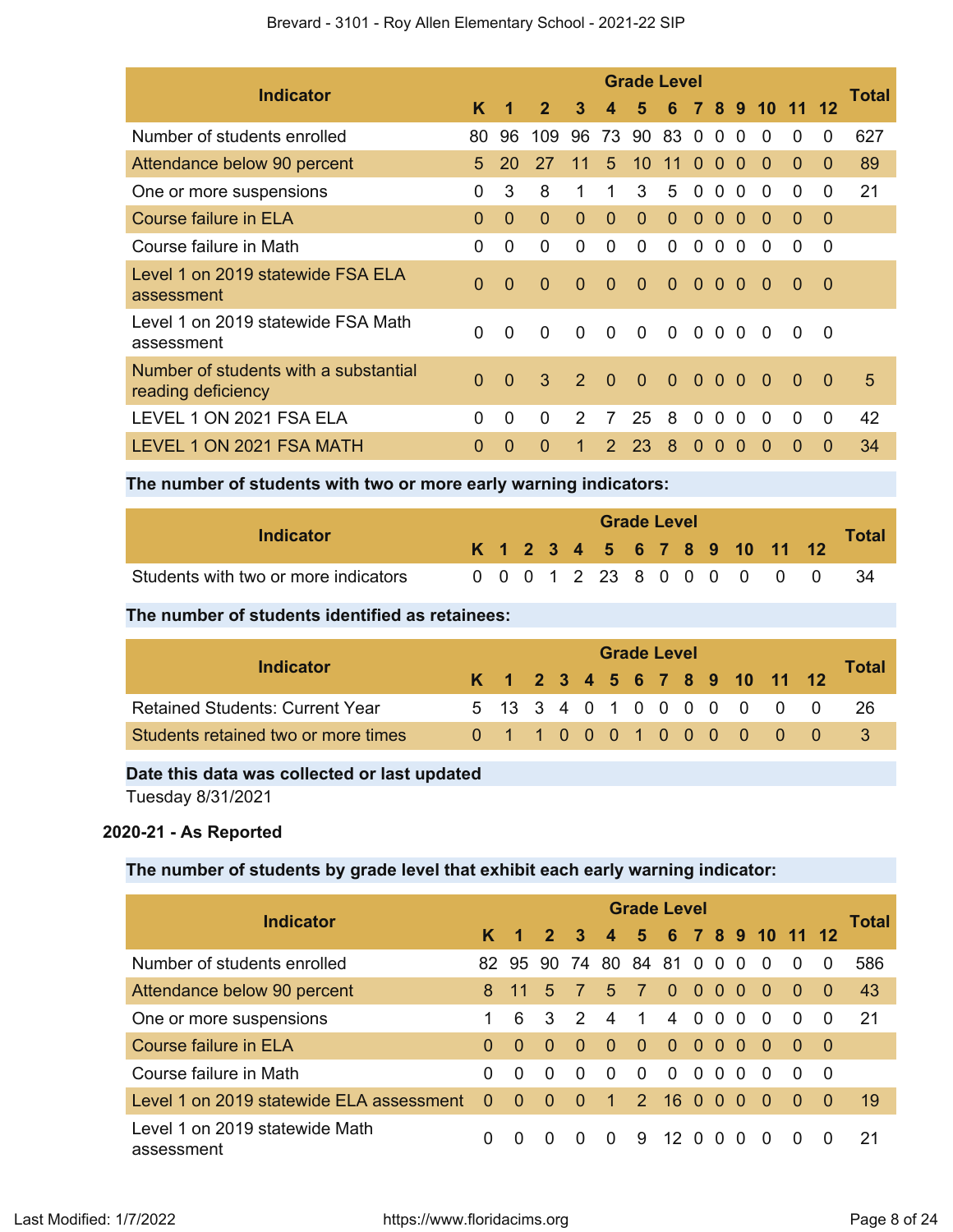### **The number of students with two or more early warning indicators:**

|                                      |  |  |  | <b>Grade Level</b> |  |  |                              |       |
|--------------------------------------|--|--|--|--------------------|--|--|------------------------------|-------|
| Indicator                            |  |  |  |                    |  |  | K 1 2 3 4 5 6 7 8 9 10 11 12 | Tota. |
| Students with two or more indicators |  |  |  |                    |  |  | 1 2 1 0 1 3 8 0 0 0 0 0      |       |

### **The number of students identified as retainees:**

| <b>Indicator</b>                       |  |  |  | <b>Grade Level</b> |  |                              |                            |       |
|----------------------------------------|--|--|--|--------------------|--|------------------------------|----------------------------|-------|
|                                        |  |  |  |                    |  | K 1 2 3 4 5 6 7 8 9 10 11 12 |                            | Total |
| <b>Retained Students: Current Year</b> |  |  |  |                    |  |                              | 6 10 4 0 1 0 0 0 0 0 0 0 0 |       |
| Students retained two or more times    |  |  |  |                    |  |                              | 0 0 0 0 0 1 0 0 0 0 0 0 0  |       |

### **2020-21 - Updated**

### **The number of students by grade level that exhibit each early warning indicator:**

|                                              | <b>Grade Level</b> |                  |                |                              |                      |                |                 |                |                |          |                        |               |          |       |  |
|----------------------------------------------|--------------------|------------------|----------------|------------------------------|----------------------|----------------|-----------------|----------------|----------------|----------|------------------------|---------------|----------|-------|--|
| <b>Indicator</b>                             |                    | $\blacksquare$ 1 | $\overline{2}$ | $\overline{\mathbf{3}}$      | $\overline{4}$       |                |                 |                |                |          | 5 6 7 8 9 10 11 12     |               |          | Total |  |
| Number of students enrolled                  |                    | 82 95            |                |                              | 90 74 80 84 81 0 0 0 |                |                 |                |                |          | $\Omega$               | $\Omega$      | 0        | 586   |  |
| Attendance below 90 percent                  | 8                  | 11               | 5 <sub>1</sub> | $\left\langle \right\rangle$ | $5^{\circ}$          | $\overline{7}$ | $\Omega$        | $\Omega$       | 0 <sub>0</sub> |          | $\blacktriangleleft 0$ | $\rightarrow$ | - 0      | 43    |  |
| One or more suspensions                      |                    | 6                | 3              | $\mathcal{P}$                | $\overline{4}$       | $\mathbf{1}$   | 4               | $\overline{0}$ | $\overline{0}$ | $\Omega$ | $\Omega$               | $\Omega$      | 0        | 21    |  |
| <b>Course failure in ELA</b>                 | <sup>0</sup>       | $\Omega$         | $\Omega$       | $\Omega$                     | $\Omega$             | $\Omega$       | $\Omega$        | $\Omega$       | 0 <sub>0</sub> |          | - 0                    | $\Omega$      | - 0      |       |  |
| Course failure in Math                       | 0                  | $\Omega$         | $\Omega$       | $\Omega$                     | $\Omega$             | $\Omega$       | $\Omega$        | $\Omega$       | $\Omega$       | $\Omega$ | $\Omega$               | $\Omega$      | - 0      |       |  |
| Level 1 on 2019 statewide ELA assessment     | $\Omega$           | - 0              | $\sim 0$       | $\overline{0}$               | $\overline{1}$       | $\mathcal{P}$  | 16 <sub>0</sub> |                | $\bullet$      | - 0      | $\Omega$               | $\Omega$      | - 0      | 19    |  |
| Level 1 on 2019 statewide Math<br>assessment | O                  | <sup>0</sup>     | <sup>0</sup>   | <sup>0</sup>                 | $\Omega$             | 9              | 12 <sup>°</sup> | $\Omega$       | $\Omega$       | $\Omega$ | $\Omega$               | $\Omega$      | $\Omega$ | 21    |  |

### **The number of students with two or more early warning indicators:**

| Indicator                            |  |  |  | <b>Grade Level</b> |  |  |                              |              |
|--------------------------------------|--|--|--|--------------------|--|--|------------------------------|--------------|
|                                      |  |  |  |                    |  |  | K 1 2 3 4 5 6 7 8 9 10 11 12 | <b>Total</b> |
| Students with two or more indicators |  |  |  |                    |  |  | 1 2 1 0 1 3 8 0 0 0 0 0 0    |              |

#### **The number of students identified as retainees:**

|                                        | <b>Grade Level</b> |  |  |  |  |  |  |  |  |  |                              |  |                            |       |
|----------------------------------------|--------------------|--|--|--|--|--|--|--|--|--|------------------------------|--|----------------------------|-------|
| Indicator                              |                    |  |  |  |  |  |  |  |  |  | K 1 2 3 4 5 6 7 8 9 10 11 12 |  |                            | Total |
| <b>Retained Students: Current Year</b> |                    |  |  |  |  |  |  |  |  |  |                              |  | 6 10 4 0 1 0 0 0 0 0 0 0 0 |       |
| Students retained two or more times    |                    |  |  |  |  |  |  |  |  |  |                              |  | 0 0 0 0 0 1 0 0 0 0 0 0 0  |       |

# **Part II: Needs Assessment/Analysis**

### <span id="page-8-0"></span>**School Data Review**

Please note that the district and state averages shown here represent the averages for similar school types (elementary, middle, high school, or combination schools).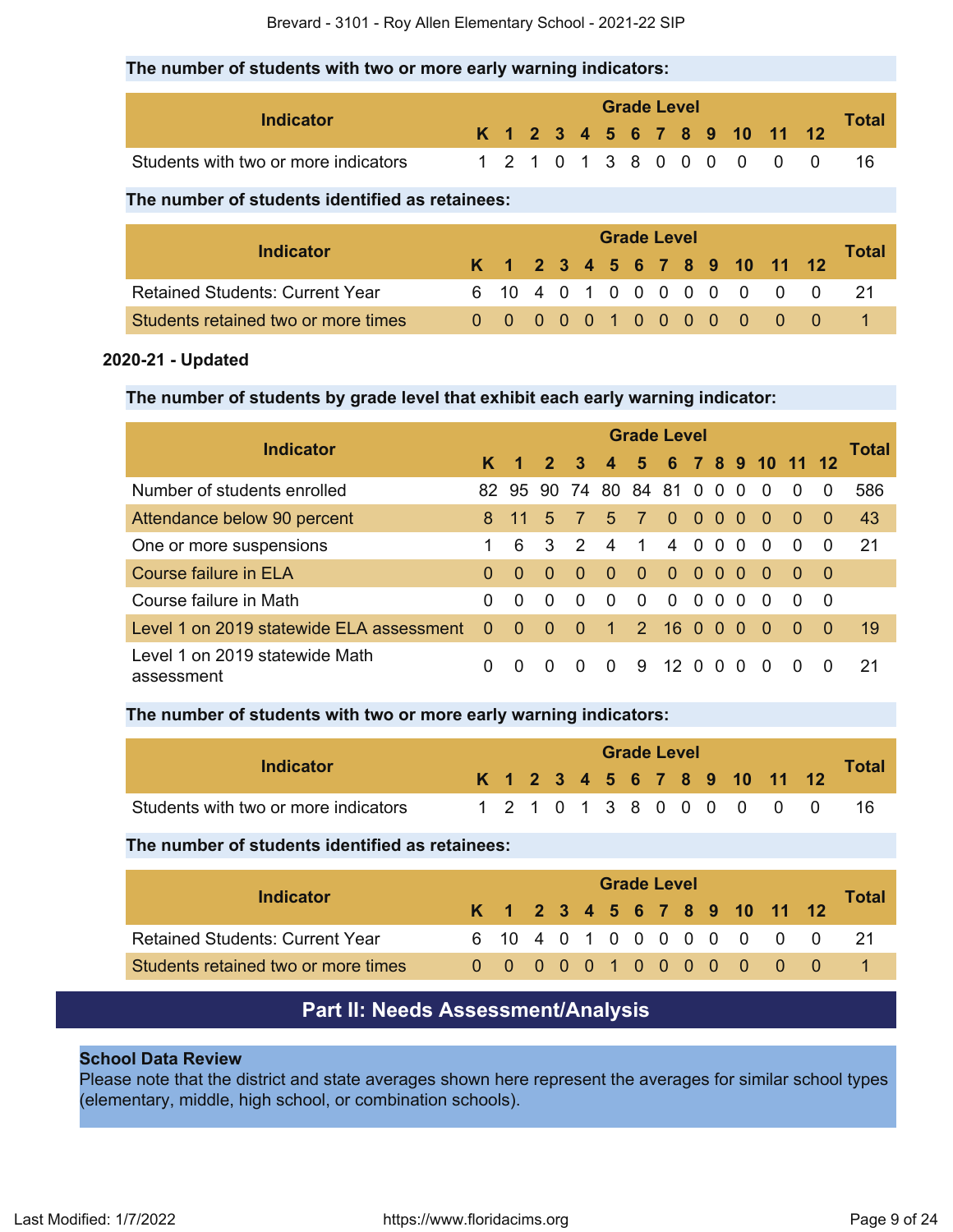| <b>School Grade Component</b>     |     | 2021 |     | 2019                                                           |     | 2018 |                |     |  |
|-----------------------------------|-----|------|-----|----------------------------------------------------------------|-----|------|----------------|-----|--|
|                                   |     |      |     | School   District   State   School   District   State   School |     |      | District State |     |  |
| <b>ELA Achievement</b>            | 61% |      | 59% | 62%                                                            | 57% | 57%  | 60%            | 56% |  |
| <b>ELA Learning Gains</b>         | 56% |      | 62% | 60%                                                            | 58% | 55%  | 54%            | 55% |  |
| <b>ELA Lowest 25th Percentile</b> | 36% |      | 62% | 57%                                                            | 53% | 45%  | 46%            | 48% |  |
| <b>Math Achievement</b>           | 65% |      | 68% | 63%                                                            | 63% | 64%  | 62%            | 62% |  |
| <b>Math Learning Gains</b>        | 75% |      | 70% | 65%                                                            | 62% | 48%  | 59%            | 59% |  |
| Math Lowest 25th Percentile       | 70% |      | 58% | 53%                                                            | 51% | 28%  | 49%            | 47% |  |
| Science Achievement               | 52% |      | 63% | 57%                                                            | 53% | 57%  | 57%            | 55% |  |

# **Grade Level Data Review - State Assessments**

**NOTE: This data is raw data and includes ALL students who tested at the school. This is not school grade data.**

|                          |      |               | <b>ELA</b>      |                                          |              |                                              |
|--------------------------|------|---------------|-----------------|------------------------------------------|--------------|----------------------------------------------|
| Grade                    | Year | <b>School</b> | <b>District</b> | School-<br><b>District</b><br>Comparison | <b>State</b> | School-<br><b>State</b><br><b>Comparison</b> |
| 03                       | 2021 |               |                 |                                          |              |                                              |
|                          | 2019 | 62%           | 64%             | $-2%$                                    | 58%          | 4%                                           |
| <b>Cohort Comparison</b> |      |               |                 |                                          |              |                                              |
| 04                       | 2021 |               |                 |                                          |              |                                              |
|                          | 2019 | 43%           | 61%             | $-18%$                                   | 58%          | $-15%$                                       |
| <b>Cohort Comparison</b> |      | $-62%$        |                 |                                          |              |                                              |
| 05                       | 2021 |               |                 |                                          |              |                                              |
|                          | 2019 | 67%           | 60%             | 7%                                       | 56%          | 11%                                          |
| <b>Cohort Comparison</b> |      | $-43%$        |                 |                                          |              |                                              |
| 06                       | 2021 |               |                 |                                          |              |                                              |
|                          | 2019 | 50%           | 60%             | $-10%$                                   | 54%          | $-4%$                                        |
| <b>Cohort Comparison</b> |      | $-67%$        |                 |                                          |              |                                              |

|                          |      |               | <b>MATH</b>     |                                          |              |                                              |
|--------------------------|------|---------------|-----------------|------------------------------------------|--------------|----------------------------------------------|
| Grade                    | Year | <b>School</b> | <b>District</b> | School-<br><b>District</b><br>Comparison | <b>State</b> | School-<br><b>State</b><br><b>Comparison</b> |
| 03                       | 2021 |               |                 |                                          |              |                                              |
|                          | 2019 | 62%           | 61%             | $1\%$                                    | 62%          | $0\%$                                        |
| <b>Cohort Comparison</b> |      |               |                 |                                          |              |                                              |
| 04                       | 2021 |               |                 |                                          |              |                                              |
|                          | 2019 | 59%           | 64%             | $-5%$                                    | 64%          | $-5%$                                        |
| <b>Cohort Comparison</b> |      | $-62%$        |                 |                                          |              |                                              |
| 05                       | 2021 |               |                 |                                          |              |                                              |
|                          | 2019 | 68%           | 60%             | 8%                                       | 60%          | 8%                                           |
| <b>Cohort Comparison</b> |      | $-59%$        |                 |                                          |              |                                              |
| 06                       | 2021 |               |                 |                                          |              |                                              |
|                          | 2019 | 66%           | 67%             | $-1\%$                                   | 55%          | 11%                                          |
| <b>Cohort Comparison</b> |      | $-68%$        |                 |                                          |              |                                              |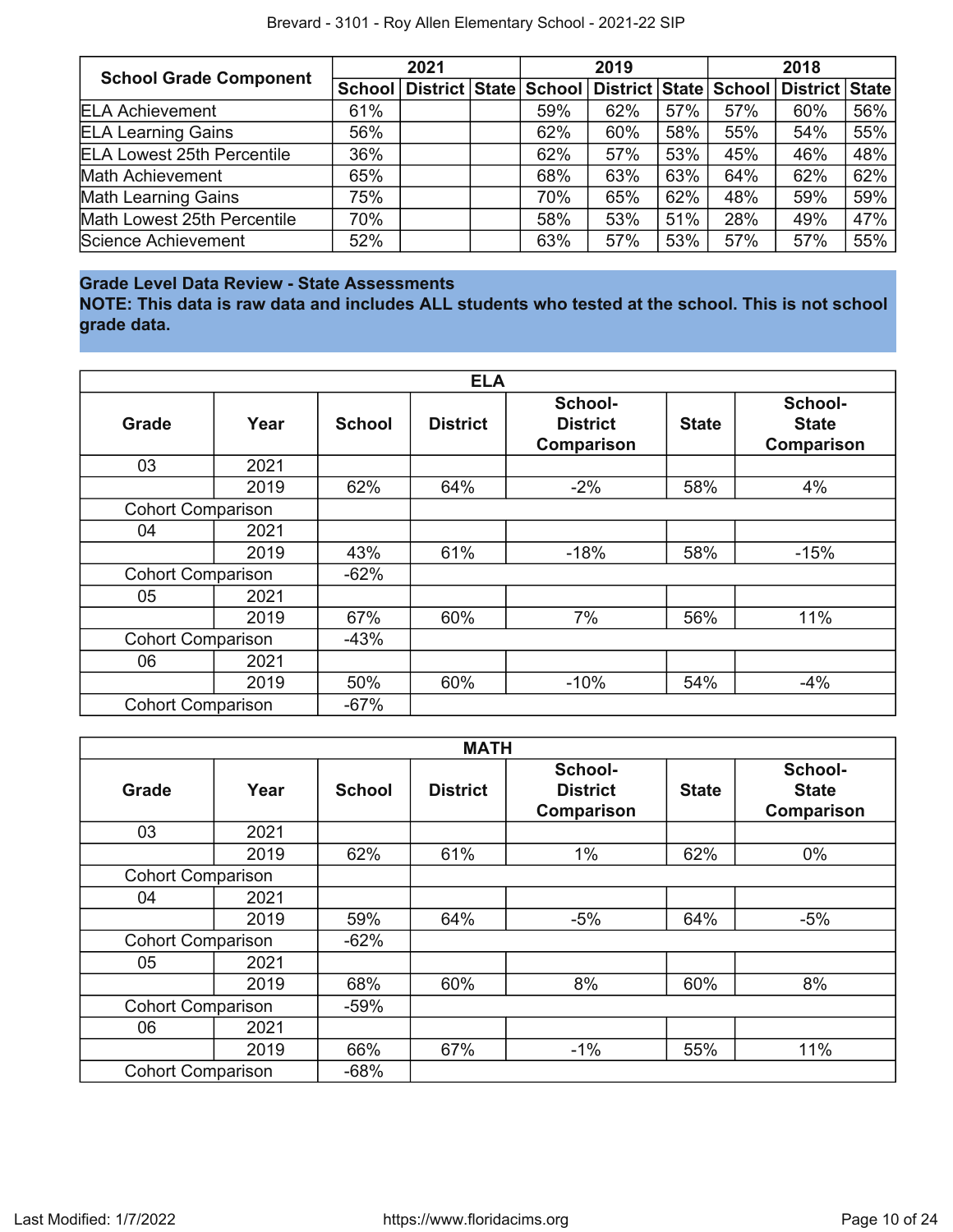|                          | <b>SCIENCE</b> |               |                 |                                                 |              |                                       |  |  |  |  |
|--------------------------|----------------|---------------|-----------------|-------------------------------------------------|--------------|---------------------------------------|--|--|--|--|
| Grade                    | Year           | <b>School</b> | <b>District</b> | School-<br><b>District</b><br><b>Comparison</b> | <b>State</b> | School-<br><b>State</b><br>Comparison |  |  |  |  |
| 05                       | 2021           |               |                 |                                                 |              |                                       |  |  |  |  |
|                          | 2019           | 60%           | 56%             | 4%                                              | 53%          | 7%                                    |  |  |  |  |
| <b>Cohort Comparison</b> |                |               |                 |                                                 |              |                                       |  |  |  |  |

### **Grade Level Data Review - Progress Monitoring Assessments**

# **Provide the progress monitoring tool(s) by grade level used to compile the below data.**

i-Ready Reading and Math Diagnostic, our Universal Screeners

|                                        |                                             | <b>Grade 1</b> |         |               |
|----------------------------------------|---------------------------------------------|----------------|---------|---------------|
|                                        | Number/%<br>Proficiency                     | Fall           | Winter  | Spring        |
|                                        | <b>All Students</b>                         | 99/17%         | 104/39% | 107/54%       |
| <b>English Language</b><br><b>Arts</b> | Economically<br>Disadvantaged               | 71/17%         | 74/38%  | 75/51%        |
|                                        | <b>Students With</b><br><b>Disabilities</b> | 16/13%         | 16/31%  | 17/35%        |
|                                        | English Language<br>Learners                | 8/13%          | 8/38%   | 8/25%         |
|                                        | Number/%<br>Proficiency                     | Fall           | Winter  | <b>Spring</b> |
|                                        | <b>All Students</b>                         | 99/12%         | 102/26% | 106/58%       |
| <b>Mathematics</b>                     | Economically<br>Disadvantaged               | 71/7%          | 72/21%  | 74/49%        |
|                                        | <b>Students With</b><br><b>Disabilities</b> | 16/13%         | 16/6%   | 17/35%        |
|                                        | English Language<br>Learners                | $8/0\%$        | 8/12%   | 8/38%         |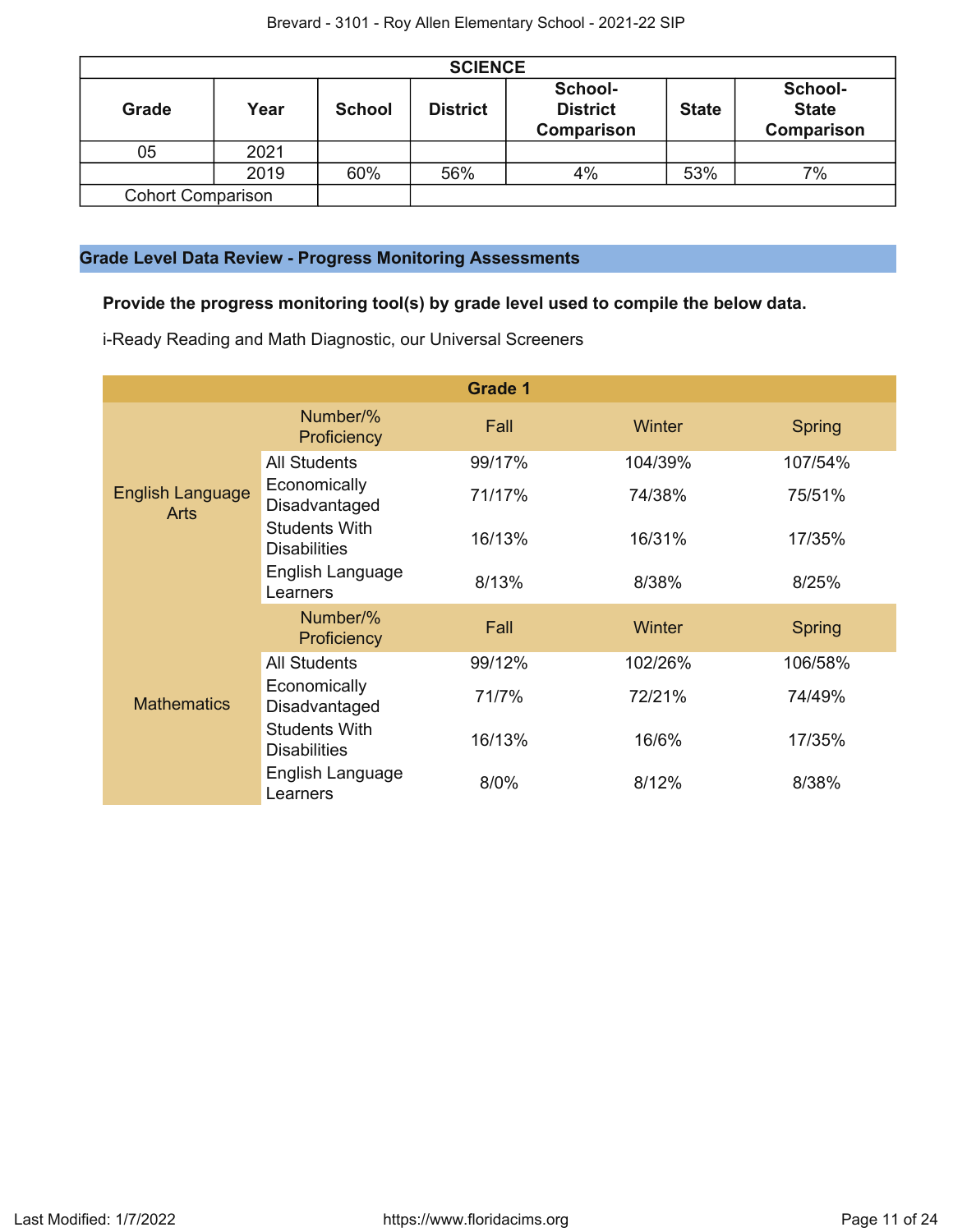|                                        |                                                                 | <b>Grade 2</b> |        |               |
|----------------------------------------|-----------------------------------------------------------------|----------------|--------|---------------|
|                                        | Number/%<br>Proficiency                                         | Fall           | Winter | <b>Spring</b> |
|                                        | <b>All Students</b>                                             | 90/34%         | 93/43% | 96/61%        |
| <b>English Language</b><br><b>Arts</b> | Economically<br>Disadvantaged                                   | 50/34%         | 52/44% | 51/59%        |
|                                        | <b>Students With</b><br><b>Disabilities</b>                     | 16/13%         | 17/18% | 16/31%        |
|                                        | English Language<br>Learners                                    | 5/0%           | 5/20%  | 5/40%         |
|                                        | Number/%<br>Proficiency                                         | Fall           | Winter | <b>Spring</b> |
|                                        | <b>All Students</b>                                             | 90/16%         | 88/35% | 96/55%        |
| <b>Mathematics</b>                     | Economically<br>Disadvantaged                                   | 50/10%         | 49/29% | 51/49%        |
|                                        | <b>Students With</b><br><b>Disabilities</b>                     | 16/13%         | 13/0%  | 16/44%        |
|                                        | English Language<br>Learners                                    | 5/20%          | 5/20%  | 5/20%         |
|                                        |                                                                 |                |        |               |
|                                        |                                                                 | <b>Grade 3</b> |        |               |
|                                        | Number/%<br>Proficiency                                         | Fall           | Winter | <b>Spring</b> |
|                                        | <b>All Students</b>                                             | 76/54%         | 76/75% | 78/87%        |
| <b>English Language</b><br><b>Arts</b> | Economically<br>Disadvantaged                                   | 40/45%         | 40/73% | 41/83%        |
|                                        | <b>Students With</b><br><b>Disabilities</b>                     | 13/15%         | 13/54% | 13/85%        |
|                                        | English Language<br>Learners                                    | 3/0%           | 3/0%   | 3/67%         |
|                                        | Number/%<br>Proficiency                                         | Fall           | Winter | <b>Spring</b> |
|                                        | <b>All Students</b>                                             | 75/16%         | 76/41% | 78/72%        |
| <b>Mathematics</b>                     | Economically<br>Disadvantaged                                   | 39/13%         | 40/25% | 41/61%        |
|                                        | <b>Students With</b><br><b>Disabilities</b><br>English Language | 13/0%          | 13/38% | 13/62%        |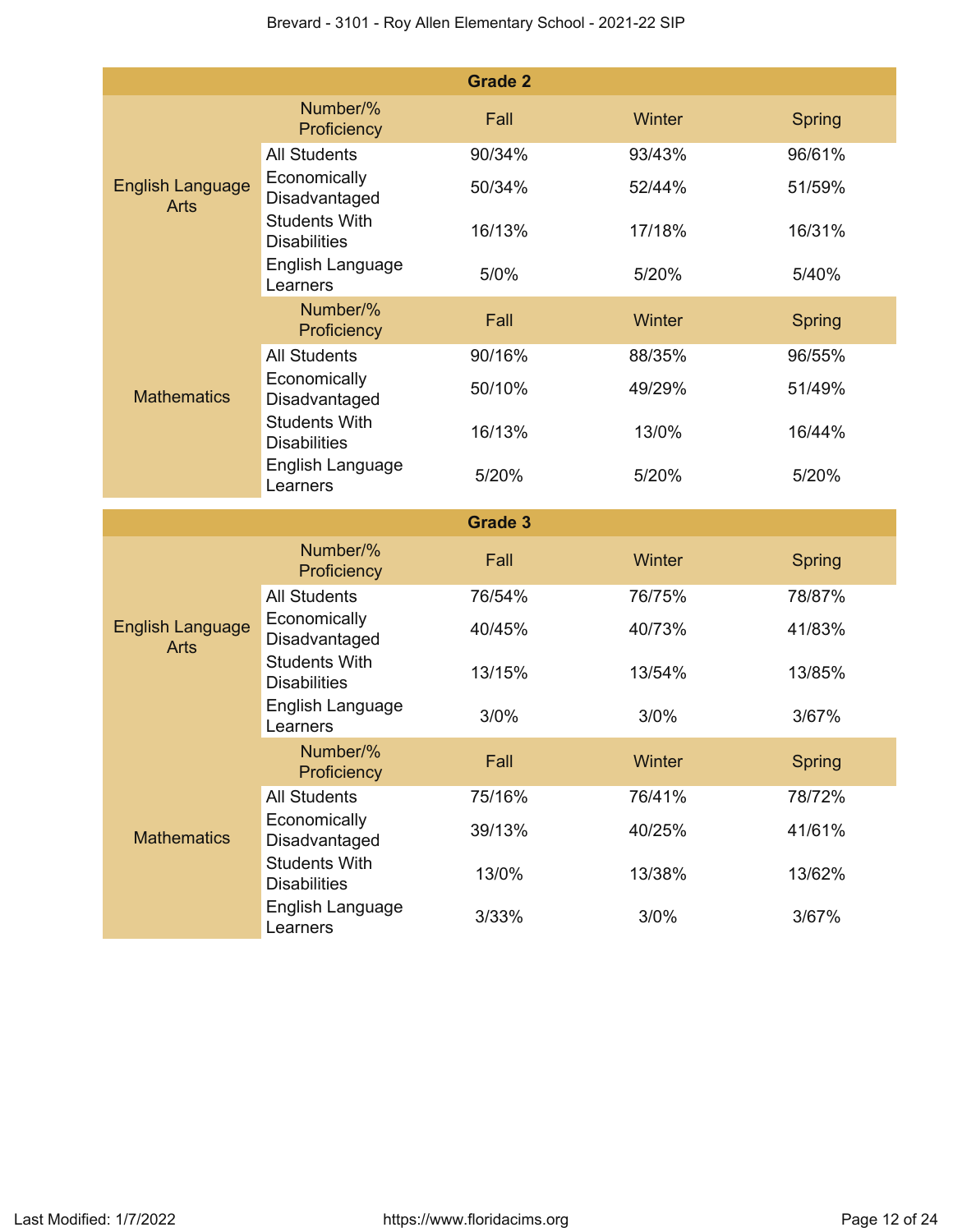|                                        |                                             | <b>Grade 4</b> |           |               |
|----------------------------------------|---------------------------------------------|----------------|-----------|---------------|
|                                        | Number/%<br>Proficiency                     | Fall           | Winter    | <b>Spring</b> |
|                                        | <b>All Students</b>                         | 80/50%         | 81/47%    | 83/63%        |
| <b>English Language</b><br><b>Arts</b> | Economically<br>Disadvantaged               | 51/41%         | 52/46%    | 52/54%        |
|                                        | <b>Students With</b><br><b>Disabilities</b> | 22/23%         | 22/9%     | 22/32%        |
|                                        | English Language<br>Learners                | 6/0%           | 6/0%      | 6/0%          |
|                                        | Number/%<br>Proficiency                     | Fall           | Winter    | <b>Spring</b> |
|                                        | <b>All Students</b>                         | 79/23%         | 81/35%    | 83/55%        |
| <b>Mathematics</b>                     | Economically<br>Disadvantaged               | 51/18%         | 52/29%    | 52/46%        |
|                                        | <b>Students With</b><br><b>Disabilities</b> | 22/0%          | 22/14%    | 22/32%        |
|                                        | English Language<br>Learners                | 6/0%           | 6/17%     | 6/0%          |
|                                        |                                             | <b>Grade 5</b> |           |               |
|                                        | Number/%<br>Proficiency                     | Fall           | Winter    | Spring        |
|                                        | <b>All Students</b>                         | 81/44%         | 85/44%    | 88/57%        |
| <b>English Language</b><br><b>Arts</b> | Economically<br>Disadvantaged               | 53/40%         | 56/34%    | 56/50%        |
|                                        | <b>Students With</b><br><b>Disabilities</b> | 11/9%          | 11/9%     | 12/50%        |
|                                        | English Language<br>Learners                | 5/20%          | 5/0%      | 5/40%         |
|                                        | Number/%<br>Proficiency                     | Fall           | Winter    | <b>Spring</b> |
|                                        | <b>All Students</b>                         | 81/35%         | 86/44%    | 88/72%        |
| <b>Mathematics</b>                     | Economically<br>Disadvantaged               | 53/32%         | 56/39%    | 56/68%        |
|                                        | <b>Students With</b><br><b>Disabilities</b> | 11/9%          | 12/17%    | 12/33%        |
|                                        | English Language<br>Learners                | 5/20%          | 5/20%     | 5/60%         |
|                                        | Number/%<br>Proficiency                     | Fall           | Winter    | <b>Spring</b> |
|                                        | <b>All Students</b>                         | <b>NA</b>      | <b>NA</b> | <b>NA</b>     |
| <b>Science</b>                         | Economically<br>Disadvantaged               | <b>NA</b>      | <b>NA</b> | <b>NA</b>     |
|                                        | <b>Students With</b><br><b>Disabilities</b> | <b>NA</b>      | <b>NA</b> | <b>NA</b>     |
|                                        | English Language<br>Learners                | <b>NA</b>      | <b>NA</b> | <b>NA</b>     |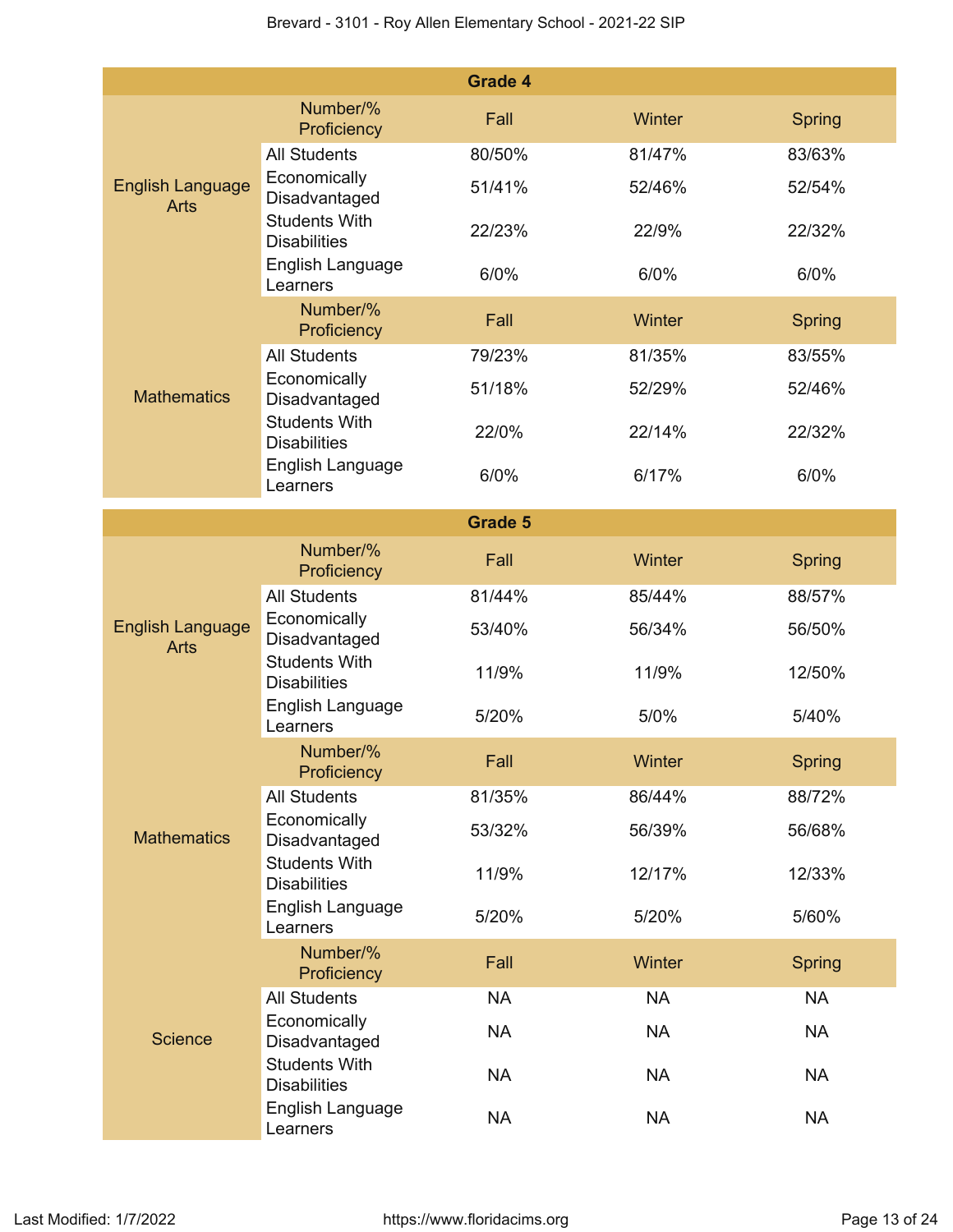|                                        |                                             | <b>Grade 6</b> |        |               |
|----------------------------------------|---------------------------------------------|----------------|--------|---------------|
|                                        | Number/%<br>Proficiency                     | Fall           | Winter | <b>Spring</b> |
|                                        | <b>All Students</b>                         | 76/39%         | 78/36% | 80/49%        |
| <b>English Language</b><br><b>Arts</b> | Economically<br>Disadvantaged               | 49/29%         | 50/24% | 51/39%        |
|                                        | <b>Students With</b><br><b>Disabilities</b> | 11/9%          | 12/8%  | 13/8%         |
|                                        | English Language<br>Learners                | 1/100%         | 1/0%   | 1/100%        |
|                                        | Number/%<br>Proficiency                     | Fall           | Winter | <b>Spring</b> |
|                                        | <b>All Students</b>                         | 75/39%         | 77/38% | 79/63%        |
| <b>Mathematics</b>                     | Economically<br>Disadvantaged               | 48/29%         | 50/28% | 51/55%        |
|                                        | <b>Students With</b><br><b>Disabilities</b> | 11/9%          | 12/17% | 13/15%        |
|                                        | English Language<br>Learners                | 1/0%           | 1/0%   | 1/0%          |

# **Subgroup Data Review**

|                  |                    |                  |                          | <b>2021 SCHOOL GRADE COMPONENTS BY SUBGROUPS</b> |                   |                           |                    |                   |                     |                                 |                                  |
|------------------|--------------------|------------------|--------------------------|--------------------------------------------------|-------------------|---------------------------|--------------------|-------------------|---------------------|---------------------------------|----------------------------------|
| <b>Subgroups</b> | <b>ELA</b><br>Ach. | <b>ELA</b><br>LG | <b>ELA</b><br>LG<br>L25% | <b>Math</b><br>Ach.                              | <b>Math</b><br>LG | <b>Math</b><br>LG<br>L25% | Sci<br>Ach.        | <b>SS</b><br>Ach. | <b>MS</b><br>Accel. | Grad<br>Rate<br>2019-20         | C & C<br><b>Accel</b><br>2019-20 |
| <b>SWD</b>       | 30                 | 20               |                          | 43                                               | 70                | 75                        | 46                 |                   |                     |                                 |                                  |
| ELL              | 50                 | 85               |                          | 46                                               | 79                |                           | 50                 |                   |                     |                                 |                                  |
| <b>ASN</b>       | 67                 |                  |                          | 67                                               |                   |                           |                    |                   |                     |                                 |                                  |
| <b>BLK</b>       | 50                 |                  |                          | 50                                               |                   |                           |                    |                   |                     |                                 |                                  |
| <b>HSP</b>       | 66                 | 79               |                          | 60                                               | 83                |                           | 47                 |                   |                     |                                 |                                  |
| <b>MUL</b>       | 75                 | 67               |                          | 80                                               | 75                |                           |                    |                   |                     |                                 |                                  |
| <b>WHT</b>       | 59                 | 48               | 22                       | 66                                               | 73                | 59                        | 49                 |                   |                     |                                 |                                  |
| <b>FRL</b>       | 50                 | 47               | 36                       | 56                                               | 71                | 63                        | 47                 |                   |                     |                                 |                                  |
|                  |                    |                  |                          | 2019 SCHOOL GRADE COMPONENTS BY SUBGROUPS        |                   |                           |                    |                   |                     |                                 |                                  |
| <b>Subgroups</b> | <b>ELA</b><br>Ach. | <b>ELA</b><br>LG | <b>ELA</b><br>LG<br>L25% | <b>Math</b><br>Ach.                              | <b>Math</b><br>LG | <b>Math</b><br>LG<br>L25% | <b>Sci</b><br>Ach. | SS<br>Ach.        | <b>MS</b><br>Accel. | Grad<br>Rate<br>2017-18 2017-18 | C & C<br><b>Accel</b>            |
| <b>SWD</b>       | 40                 | 58               | 43                       | 44                                               | 58                | 38                        | 47                 |                   |                     |                                 |                                  |
| <b>ELL</b>       | 58                 | 63               |                          | 64                                               | 53                | 58                        | 42                 |                   |                     |                                 |                                  |
| <b>ASN</b>       | 70                 |                  |                          | 70                                               |                   |                           |                    |                   |                     |                                 |                                  |
| <b>BLK</b>       | 50                 | 56               |                          | 55                                               | 67                |                           |                    |                   |                     |                                 |                                  |
| <b>HSP</b>       | 58                 | 56               | 57                       | 66                                               | 64                | 61                        | 47                 |                   |                     |                                 |                                  |
| <b>MUL</b>       | 63                 | 57               |                          | 73                                               | 71                |                           |                    |                   |                     |                                 |                                  |
| <b>WHT</b>       | 59                 | 64               | 63                       | 69                                               | 73                | 56                        | 70                 |                   |                     |                                 |                                  |
| <b>FRL</b>       | 53                 | 59               | 59                       | 62                                               | 66                | 56                        | 56                 |                   |                     |                                 |                                  |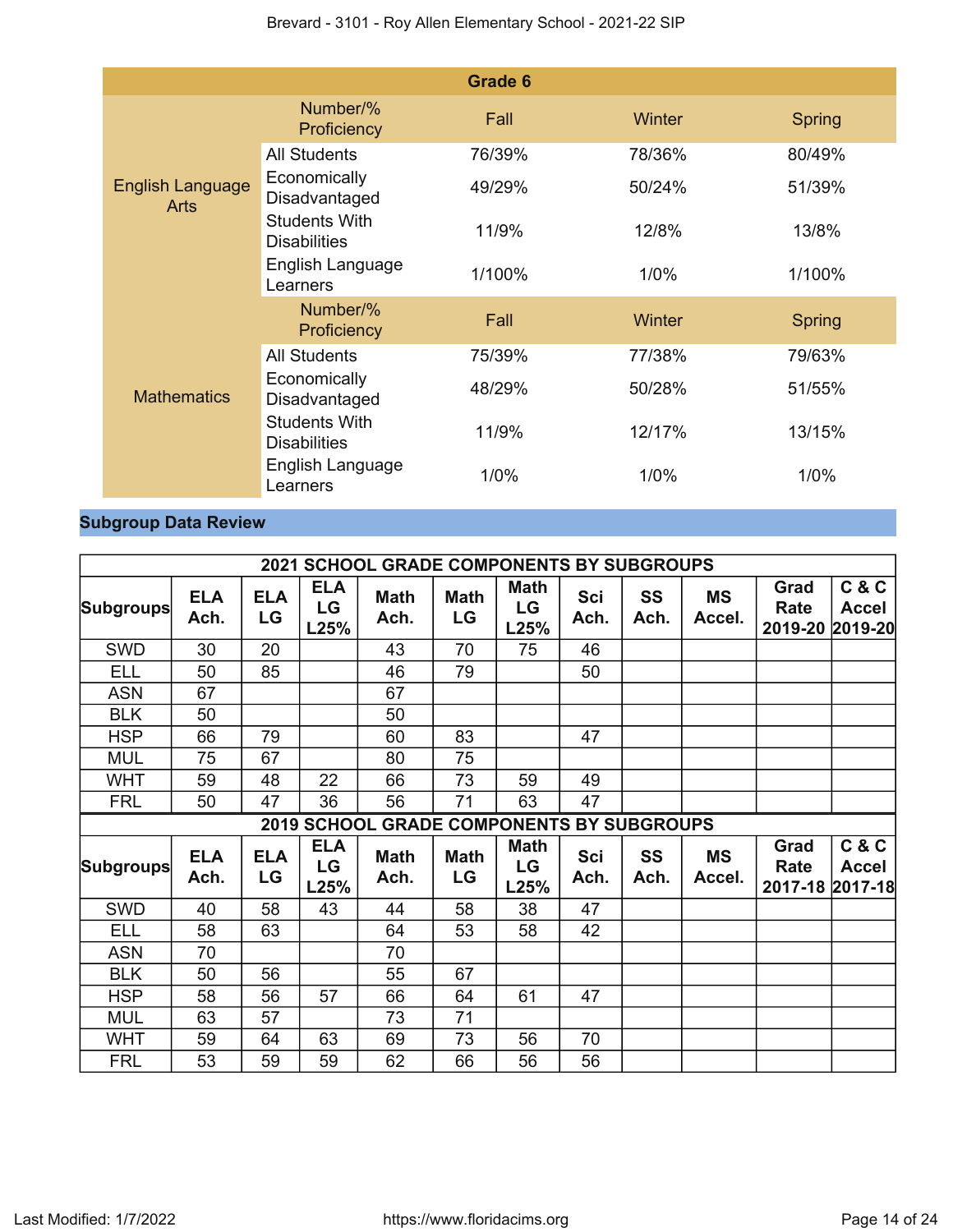| <b>2018 SCHOOL GRADE COMPONENTS BY SUBGROUPS</b> |                    |                  |                          |                     |                   |                           |             |            |                     |                                 |                       |
|--------------------------------------------------|--------------------|------------------|--------------------------|---------------------|-------------------|---------------------------|-------------|------------|---------------------|---------------------------------|-----------------------|
| <b>Subgroups</b>                                 | <b>ELA</b><br>Ach. | <b>ELA</b><br>LG | <b>ELA</b><br>LG<br>L25% | <b>Math</b><br>Ach. | <b>Math</b><br>LG | <b>Math</b><br>LG<br>L25% | Sci<br>Ach. | SS<br>Ach. | <b>MS</b><br>Accel. | Grad<br>Rate<br>2016-17 2016-17 | C & C<br><b>Accel</b> |
| <b>SWD</b>                                       | 32                 | 40               | 37                       | 32                  | 37                | 30                        | 40          |            |                     |                                 |                       |
| <b>ELL</b>                                       | 40                 | 53               |                          | 55                  | 56                |                           |             |            |                     |                                 |                       |
| <b>BLK</b>                                       | 33                 | 30               |                          | 52                  | 55                |                           | 60          |            |                     |                                 |                       |
| <b>HSP</b>                                       | 60                 | 56               | 50                       | 62                  | 43                | 14                        | 64          |            |                     |                                 |                       |
| <b>MUL</b>                                       | 58                 | 74               |                          | 58                  | 37                |                           |             |            |                     |                                 |                       |
| <b>WHT</b>                                       | 58                 | 53               | 49                       | 66                  | 50                | 29                        | 56          |            |                     |                                 |                       |
| <b>FRL</b>                                       | 50                 | 48               | 38                       | 57                  | 41                | 22                        | 50          |            |                     |                                 |                       |

## **ESSA Data Review**

This data has been updated for the 2021-22 school year as of 10/19/2021.

| <b>ESSA Federal Index</b>                                                       |                    |
|---------------------------------------------------------------------------------|--------------------|
| ESSA Category (TS&I or CS&I)                                                    | [not<br>available] |
| <b>OVERALL Federal Index - All Students</b>                                     | 59                 |
| <b>OVERALL Federal Index Below 41% All Students</b>                             | <b>NO</b>          |
| <b>Total Number of Subgroups Missing the Target</b>                             | $\Omega$           |
| Progress of English Language Learners in Achieving English Language Proficiency | 56                 |
| <b>Total Points Earned for the Federal Index</b>                                | 471                |
| <b>Total Components for the Federal Index</b>                                   | 8                  |
| <b>Percent Tested</b>                                                           | 99%                |
| <b>Subgroup Data</b>                                                            |                    |
| <b>Students With Disabilities</b>                                               |                    |
| Federal Index - Students With Disabilities                                      | 41                 |
| Students With Disabilities Subgroup Below 41% in the Current Year?              | <b>NO</b>          |
| Number of Consecutive Years Students With Disabilities Subgroup Below 32%       | 0                  |
| <b>English Language Learners</b>                                                |                    |
| Federal Index - English Language Learners                                       | 61                 |
| English Language Learners Subgroup Below 41% in the Current Year?               | <b>NO</b>          |
| Number of Consecutive Years English Language Learners Subgroup Below 32%        | 0                  |
| <b>Asian Students</b>                                                           |                    |
| Federal Index - Asian Students                                                  | 67                 |
| Asian Students Subgroup Below 41% in the Current Year?                          | <b>NO</b>          |
| Number of Consecutive Years Asian Students Subgroup Below 32%                   | $\mathbf 0$        |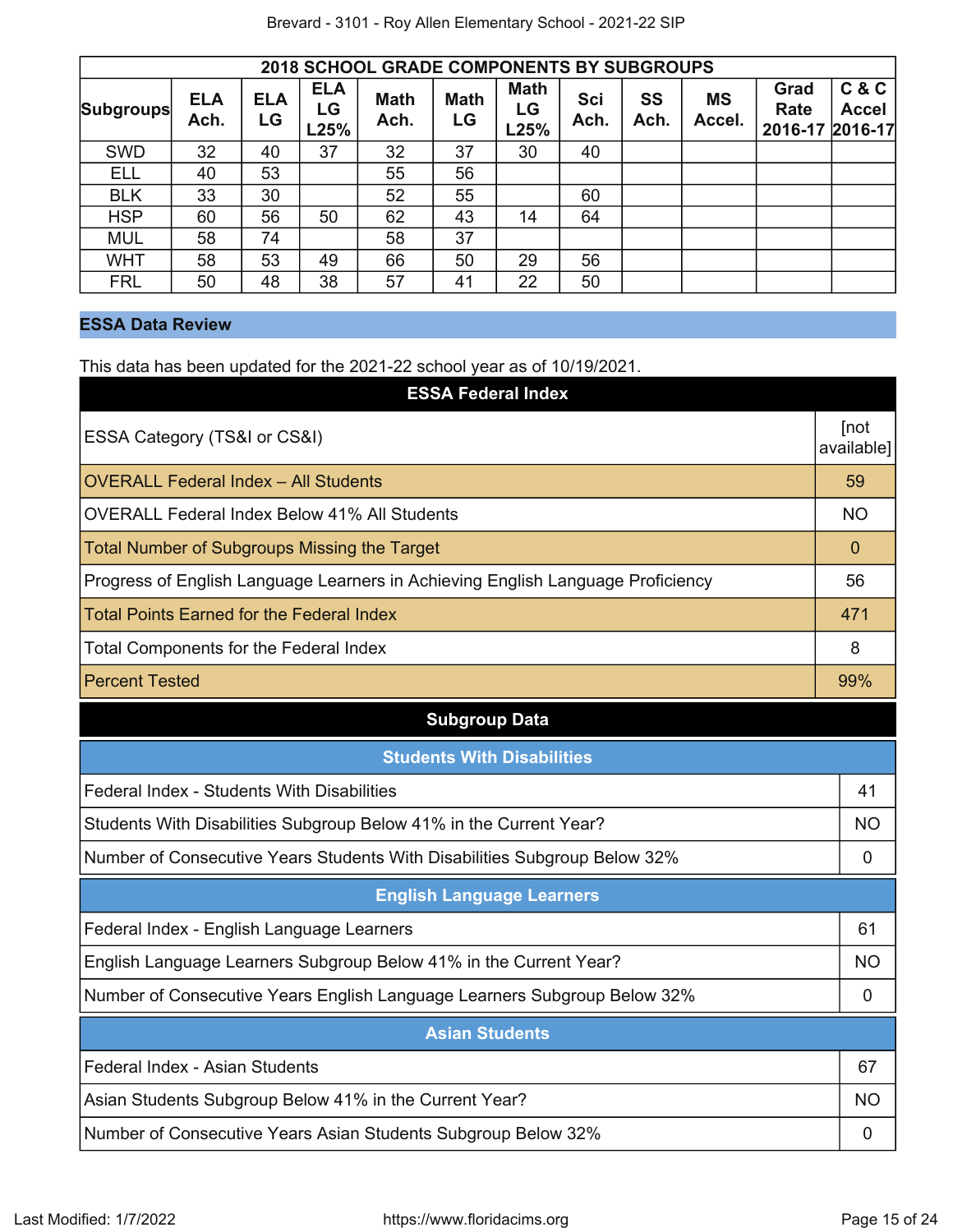Brevard - 3101 - Roy Allen Elementary School - 2021-22 SIP

| <b>Black/African American Students</b>                                             |           |  |
|------------------------------------------------------------------------------------|-----------|--|
| Federal Index - Black/African American Students                                    | 50        |  |
| Black/African American Students Subgroup Below 41% in the Current Year?            | <b>NO</b> |  |
| Number of Consecutive Years Black/African American Students Subgroup Below 32%     | 0         |  |
| <b>Hispanic Students</b>                                                           |           |  |
| Federal Index - Hispanic Students                                                  | 61        |  |
| Hispanic Students Subgroup Below 41% in the Current Year?                          | NO.       |  |
| Number of Consecutive Years Hispanic Students Subgroup Below 32%                   | 0         |  |
| <b>Multiracial Students</b>                                                        |           |  |
| <b>Federal Index - Multiracial Students</b>                                        | 74        |  |
| Multiracial Students Subgroup Below 41% in the Current Year?                       | <b>NO</b> |  |
| Number of Consecutive Years Multiracial Students Subgroup Below 32%                | 0         |  |
| <b>Native American Students</b>                                                    |           |  |
| Federal Index - Native American Students                                           |           |  |
| Native American Students Subgroup Below 41% in the Current Year?                   | N/A       |  |
| Number of Consecutive Years Native American Students Subgroup Below 32%            | 0         |  |
| <b>Pacific Islander Students</b>                                                   |           |  |
| Federal Index - Pacific Islander Students                                          |           |  |
| Pacific Islander Students Subgroup Below 41% in the Current Year?                  | N/A       |  |
| Number of Consecutive Years Pacific Islander Students Subgroup Below 32%           | 0         |  |
| <b>White Students</b>                                                              |           |  |
| Federal Index - White Students                                                     | 54        |  |
| White Students Subgroup Below 41% in the Current Year?                             | <b>NO</b> |  |
| Number of Consecutive Years White Students Subgroup Below 32%                      | 0         |  |
| <b>Economically Disadvantaged Students</b>                                         |           |  |
| Federal Index - Economically Disadvantaged Students                                | 53        |  |
| Economically Disadvantaged Students Subgroup Below 41% in the Current Year?        | <b>NO</b> |  |
| Number of Consecutive Years Economically Disadvantaged Students Subgroup Below 32% | 0         |  |

**Analysis**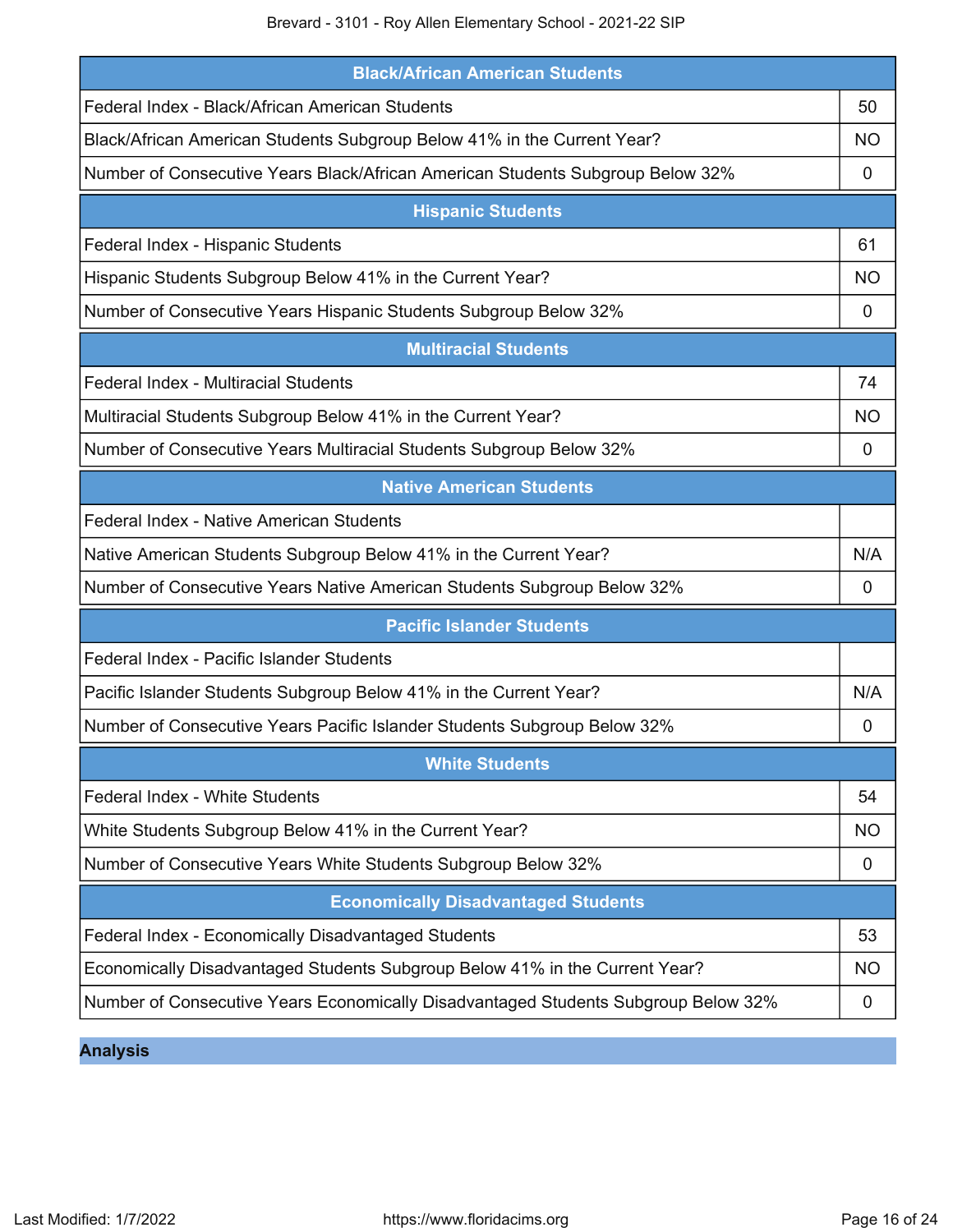### **Data Analysis**

Answer the following analysis questions using the progress monitoring data and state assessment data, if applicable.

#### **What trends emerge across grade levels, subgroups and core content areas?**

The data indicates our English Language Learners (ELL) subgroup is low performing. In the spring of 2021, this subgroup showed the lowest performance with only 20% of students achieving proficiency in ELA and 27% achieving proficiency in math on the FSA. On the IReady ELA diagnostic 1 to diagnostic 3 the amount of ELL students being 2 or more grade levels below increased (30% to 33%).

Our data indicates our Students with Disabilities subgroup is low performing. In the spring of 2021, this subgroup showed the second lowest performance with only 29% of students achieving proficiency in ELA and 39% achieving proficiency in math on the FSA.

Our overall ELA learning gains decreased on the 2021 FSA by 6% (62% to 56%).

Our lowest 25% student subgroups decreased by 26% of students making learning gains (62% to 36%).

### **What data components, based off progress monitoring and 2019 state assessments, demonstrate the greatest need for improvement?**

According to the iReady diagnostic and FSA data stated above, the ELL and SWD students demonstrated the greatest need for improvement in both ELA and Math. Also, the huge decrease in our Lowest 25% student subgroup making learning gains is a need for improvement.

### **What were the contributing factors to this need for improvement? What new actions would need to be taken to address this need for improvement?**

-Scheduling conflicts and a lack of personnel (as a result of COVID-19) have impeded tiered supports for our ELL, SWD and Lowest 25% population.

-General Education and ELL support collaboration needs

strengthening. Scheduled, structured time needs to be provided for teachers to come together to share specific strategies to meet the needs of individual students, and further professional development on how to best provide specialized instruction and

support for our ELL, ESE and Lowest 25% population is needed.

-ELL, ESE and Lowest 25% student subgroups must have access to grade level materials and rigor during T1/Core instruction.

### **What data components, based off progress monitoring and 2019 state assessments, showed the most improvement?**

The Lowest 25% student subgroup showed the most improvement in math learning gains (58% to 70%). School wide math learning gains also increased by 5% (70% to 75%). African American students doubled the percentage of students showing proficiency on the math Iready Diagnostic 1 to Diagnostic 3 (22% to 44%).

### **What were the contributing factors to this improvement? What new actions did your school take in this area?**

Last year was the 3rd year of implementing Eureka. The continued understanding and increased knowledge of the Eureka program and teacher planning was the contributing factor.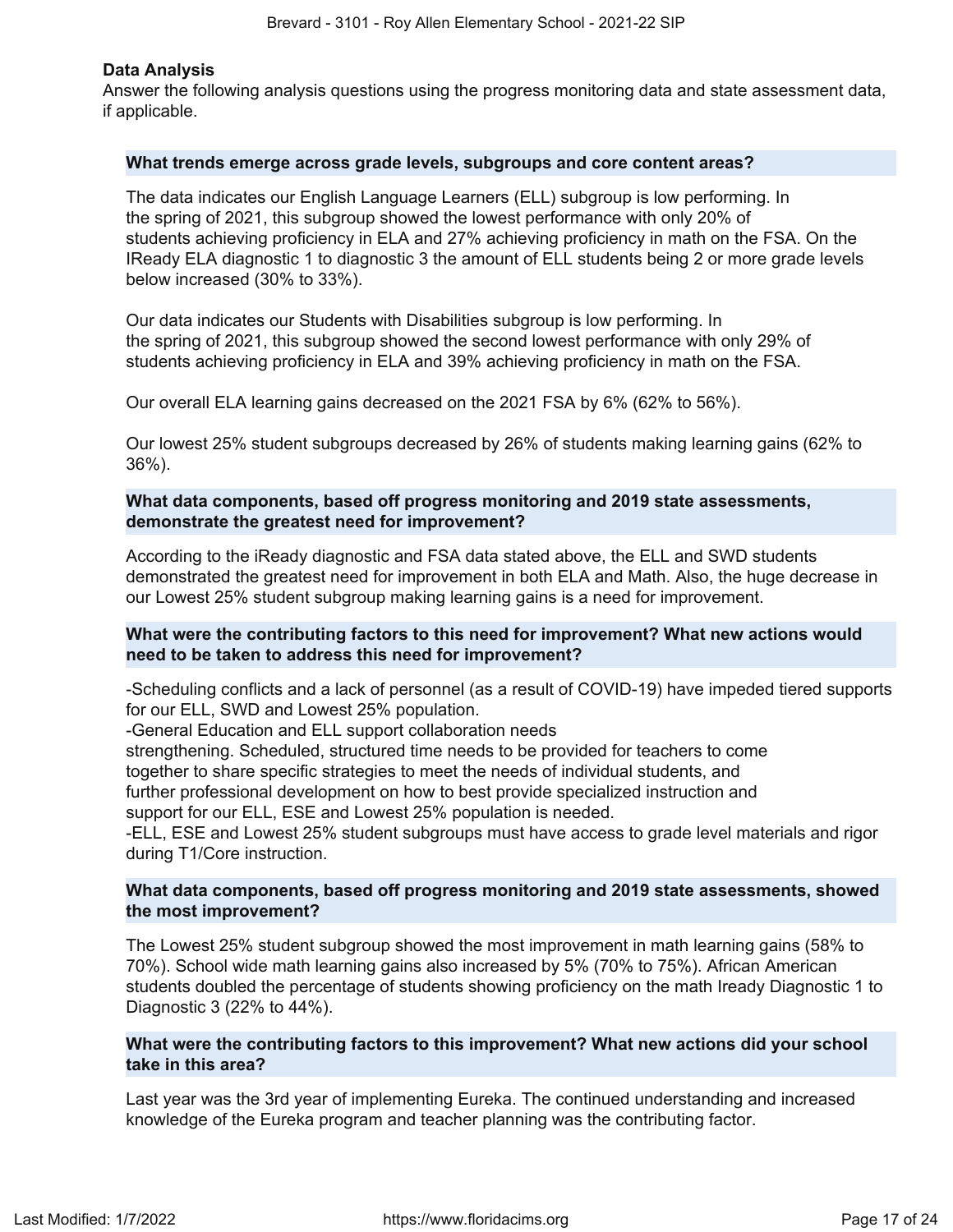### **What strategies will need to be implemented in order to accelerate learning?**

Providing planning time for teachers and coaches will need to be priority in order to learn new state benchmarks and new curriculum in ELA. Teachers need the planning time to learn the new curriculum in order to strategically plan what information (vocabulary, background information, etc.) can be front loaded to accelerate learning.

### **Based on the contributing factors and strategies identified to accelerate learning, describe the professional development opportunities that will be provided at the school to support teachers and leaders.**

PD will be offered to the Leadership Team (Literacy coach, Title I team) first. We will start small at first. Each Leadership team member will be assigned a grade level and work with the lowest 25% student subgroup. PD will be provided on how to choose what vocabulary, prerequisite skills, background knowledge, etc. should be front loaded before a new benchmark is introduced.

### **Provide a description of the additional services that will be implemented to ensure sustainability of improvement in the next year and beyond.**

This year the majority of PD will consist of learning the new benchmarks and new ELA curriculum. Consistent progress monitoring through observations and walkthroughs of on grade level ELA benchmarks, with appropriate text and task alignment will be the focus. Next year the on grade level benchmarks, appropriate text and task alignment will be the expectation but small group, differentiated instruction will be the focus of continued PD and progress monitoring. The following year literacy centers and independent and/or group work will be the focus to ensure both benchmark alignment and differentiation.

# **Part III: Planning for Improvement**

<span id="page-17-0"></span>**Areas of Focus:**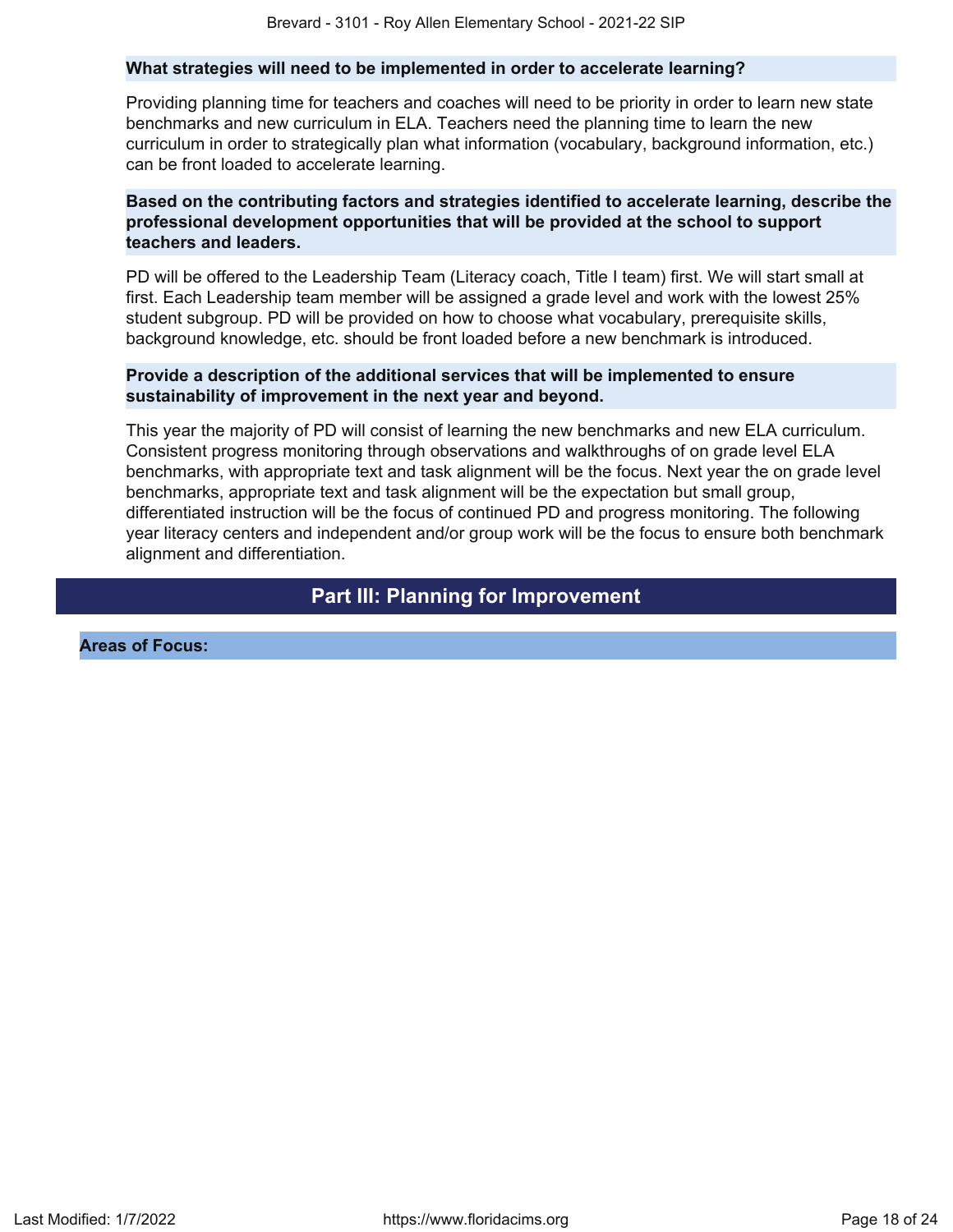| #1. Instructional Practice specifically relating to ELA                          |                                                                                                                                                                                                                                                                                                                                                                                                                                                                                                                                                                   |  |
|----------------------------------------------------------------------------------|-------------------------------------------------------------------------------------------------------------------------------------------------------------------------------------------------------------------------------------------------------------------------------------------------------------------------------------------------------------------------------------------------------------------------------------------------------------------------------------------------------------------------------------------------------------------|--|
| <b>Area of</b><br><b>Focus</b><br><b>Description</b><br>and<br><b>Rationale:</b> | Our overall ELA learning gains decreased on the 2021 FSA by 6% (62% to 56%).                                                                                                                                                                                                                                                                                                                                                                                                                                                                                      |  |
|                                                                                  | Our lowest 25% student subgroups decreased by 26% of students making learning gains<br>(62% to 36%).                                                                                                                                                                                                                                                                                                                                                                                                                                                              |  |
|                                                                                  | The data indicates our English Language Learners (ELL) subgroup is low performing. In<br>the spring of 2021, this subgroup showed the lowest performance with only 20% of<br>students achieving proficiency in ELA. On the IReady ELA diagnostic 1 to diagnostic 3 the<br>amount of ELL students being 2 or more grade levels below increased (30% to 33%).                                                                                                                                                                                                       |  |
|                                                                                  | Our data indicates our Students with Disabilities subgroup is low performing. In<br>the spring of 2021, this subgroup showed the second lowest performance with only 29% of<br>students achieving proficiency in ELA on the FSA.                                                                                                                                                                                                                                                                                                                                  |  |
|                                                                                  | The data indicates a need for improvement in ELA schoolwide, especially our student<br>subgroups of Lowest 25%, students with disabilities and ELL students.                                                                                                                                                                                                                                                                                                                                                                                                      |  |
| <b>Measureable</b><br><b>Outcome:</b>                                            | School-wide ELA scores will increase as a result of teacher collaboratively, planning, and<br>the implementation of standards based instruction in all classrooms for all students. Roy<br>Allen Elementary will increase on grade level ELA proficiency by 10% (from 356% to 66%)<br>on the 2021-2022 Florida Standards Assessment. In addition, 80% of students in each<br>grade level will meet the typical annual growth identified on iReady diagnostic.                                                                                                     |  |
| <b>Monitoring:</b>                                                               | Classroom teachers will analyze iReady data on a weekly basis. Teachers will check the<br>weekly lessons being passed to determine if there needs to be adjustments to students'<br>individual learning paths. Teachers will conference with students bi-weekly to discuss<br>progress on their IReady path.<br>Class and grade-wide ELA data (Iready, Benchmark Advance assessments) will be<br>discussed at grade level PLC meetings.<br>Individual student progress will be discussed at our monthly MTSS meetings.                                            |  |
| <b>Person</b><br>responsible<br>for<br>monitoring<br>outcome:                    | Loralee Franklin (franklin.loralee@brevardschools.org)                                                                                                                                                                                                                                                                                                                                                                                                                                                                                                            |  |
| <b>Evidence-</b><br>based<br><b>Strategy:</b>                                    | Use of the coaching cycle for guided collaborative planning, modeling, follow-up, and<br>monitoring through instructional rounds and observational data.<br>-Whole group benchmark-aligned text and tasks - Planning and implementation.<br>-Collaborative Planning<br>-Differentiated small group instruction.<br>-Multi-tiered System of Supports (MTSS)                                                                                                                                                                                                        |  |
| <b>Rationale</b><br>for<br>Evidence-<br>based<br><b>Strategy:</b>                | -Every student needs access to and experience with grade level benchmarks. Every<br>teacher needs to strategically plan for on grade level text and benchmark-aligned tasks<br>during the whole group reading block.<br>-During the 90 minute reading block, small group instruction will be able to meet the<br>students' specific needs, especially struggling readers.<br>-The Walk to Intervention block will target students that need more specific support than<br>the small group instruction occurring during the 90 minute reading block can give them. |  |

### **Action Steps to Implement**

1. Continue support of Tier1 benchmarks-in ELA, with specific focus on on-grade-level benchmark aligned tasks during the whole group reading block.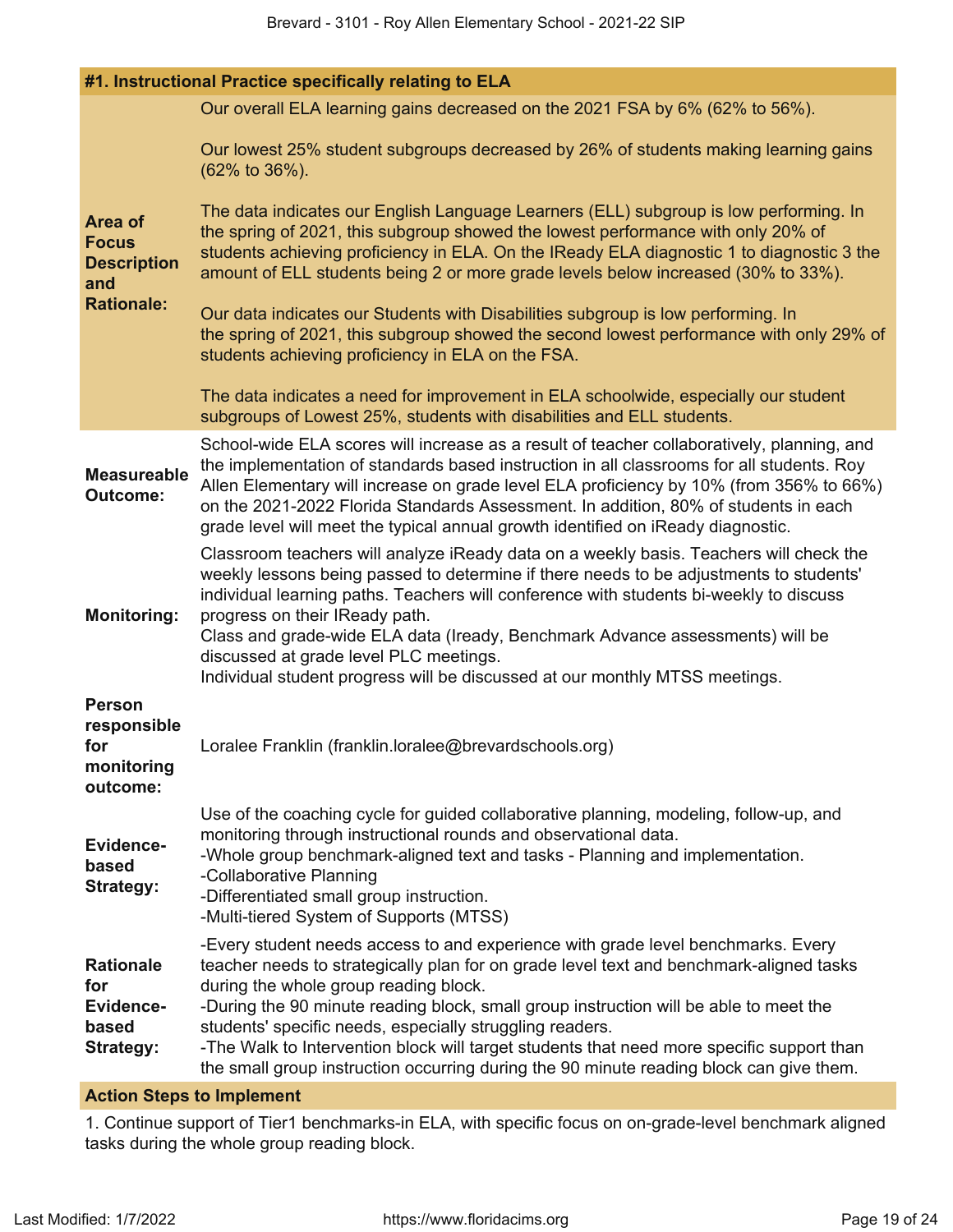2. Classroom and Title I Teachers will identify and monitor students in different subgroups with a focus on the following:

Lowest 25%, ELL, and the Students with Disabilities. (T)

3. The literacy coach will facilitate collaborative planning and coach teachers

implementing benchmark-based lessons by observing and providing feedback. (.5 T)

4. Administration and literacy coach will provide support for the

implementation and monitoring of the MTSS process.

5. Invite targeted subgroups to the Academic Support Program (ASP).

6. Teachers will allow for 30 minutes of iready reading instruction weekly and analyze online instruction data.

7. Teachers, Literacy Coach, Title I Teachers, IA, & Administration will collaborate to determine

the best use of time and resources to support interventions. (T)

8. Laptops will be purchased for iReady use. (T)

9. Brainpop Jr. will be purchased to support reading instruction. (T)

**Person**

**Responsible** Amanda Batman (batman.amanda@brevardschools.org)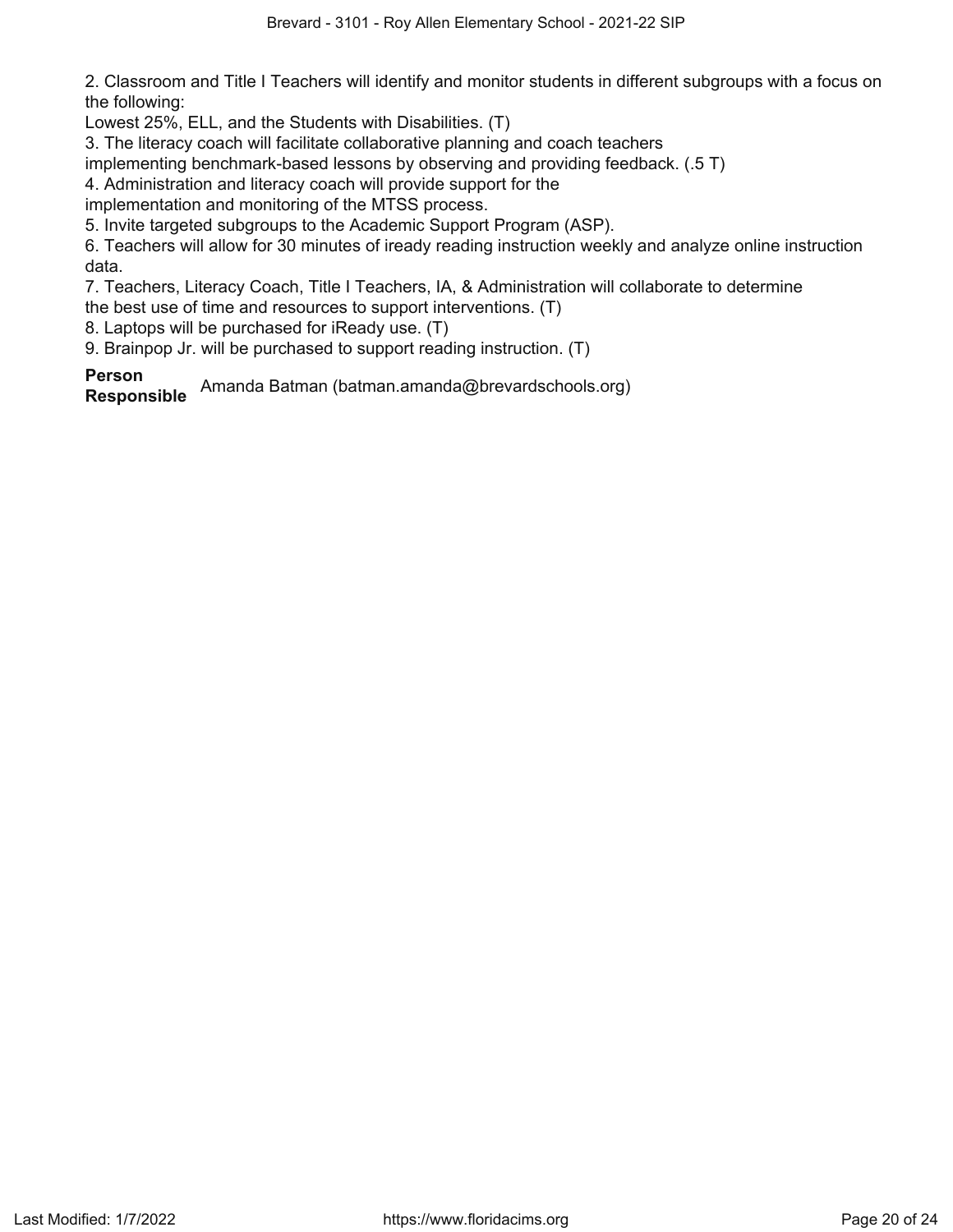| #2. Instructional Practice specifically relating to Math            |                                                                                                                                                                                                                                                                                                                                                          |  |  |
|---------------------------------------------------------------------|----------------------------------------------------------------------------------------------------------------------------------------------------------------------------------------------------------------------------------------------------------------------------------------------------------------------------------------------------------|--|--|
|                                                                     | On the 2020-2021 our percentage of students showing proficiency on the FSA<br>decreased by 3% (68% to 65%).                                                                                                                                                                                                                                              |  |  |
|                                                                     | On the 2021-2022 Iready Diagnostic 1 there was a 36% (62% to 26%) decrease in<br>students showing proficiency in math compared to the 2020-2021 Iready Diagnostic<br>3.                                                                                                                                                                                  |  |  |
| <b>Area of Focus</b><br><b>Description and</b><br><b>Rationale:</b> | On the 2021 Math FSA, only 41% of our students with disabilities were proficient. On<br>the 2021 IReady Diagnostic 3 only 39% of our students with disabilities were<br>proficient.                                                                                                                                                                      |  |  |
|                                                                     | In the 2020-2021 school year only 45% of our students with disabilities showed<br>learning gains based on the i-Ready diagnostic. On the 2021-2022 Diagnostic 1 only<br>11% of our SWD showed proficiency.                                                                                                                                               |  |  |
|                                                                     | On the 2021 Math FSA, only 27% of our ELL students were proficient. On the<br>2021-2021 IReady Diagnostic 1 only 6% of our ELL students showed proficiency.                                                                                                                                                                                              |  |  |
|                                                                     | The data indicates a need for improvement in Math proficency and learning gains<br>schoolwide, especially our student subgroups of students with disabilities and ELL<br>students.                                                                                                                                                                       |  |  |
| <b>Measureable</b><br><b>Outcome:</b>                               | During the 2021-2022 school year we will increase our math proficiency by 10%<br>(65% to 75%) on the 2021-2022 Math FSA.<br>During the 2021-2022 school year we will increase our students with disabilities' and<br>ELL students' math proficiency by 20% on the Iready Diagnostic.                                                                     |  |  |
| <b>Monitoring:</b>                                                  | Progress will be monitored using the Eureka exit tickets, Mid Module, and End of<br>Module tests. We will also be using Math iReady notebooks to monitor students<br>progress.                                                                                                                                                                           |  |  |
| <b>Person</b><br>responsible for<br>monitoring<br>outcome:          | Amanda Batman (batman.amanda@brevardschools.org)                                                                                                                                                                                                                                                                                                         |  |  |
| Evidence-based<br><b>Strategy:</b>                                  | The Eureka math curriculum will be used with fidelity each day with teachers<br>adhering to<br>the Eureka pacing guide.                                                                                                                                                                                                                                  |  |  |
| <b>Rationale for</b><br><b>Evidence-based</b><br><b>Strategy:</b>   | The use of the hands-on manipulatives and small group instruction supports the<br>mastery of the daily lesson. Mastery of the standard and foundational skills will be<br>achieved with teacher fidelity to the Eureka<br>curriculum and timeline. Our Title I math teacher will pull math small groups to assist<br>with our student with disabilities. |  |  |

#### **Action Steps to Implement**

1. Eureka daily lessons will utilize the standard aligned tasks that are associated with each module, incorporating hands-on manipulatives for practice, weekly sprints, daily exit tickets, and homework practice problems.

2. Eureka exit tickets will be utilized daily as a formative assessment with students with disabilities student subgroup, the teacher will then review exit tickets as a method of reteach/review for the students.

3. Teachers will plan with their teams in order to support each other and work cooperatively to plan ahead.

- 4. Coordinated use of Zearn and i-Ready math program for differentiated math supports.
- 5. Our Title I math teacher will pull math small groups to assist with our student with disabilities.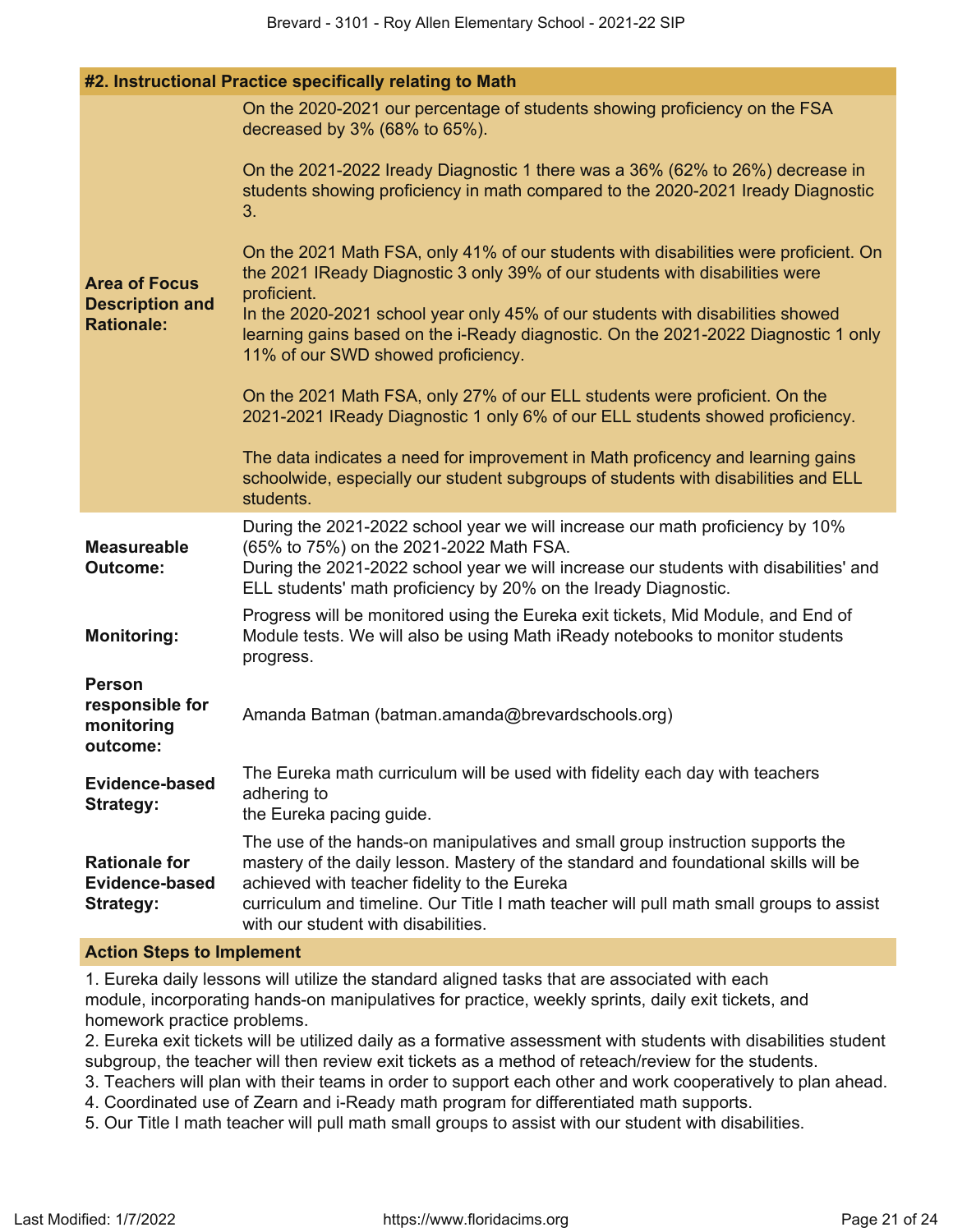| <b>Person</b><br><b>Responsible</b>                                              | Sean Chance (chance.sean@brevardschools.org)                                                                                                                                                                                                                                                                                                                                                                                 |
|----------------------------------------------------------------------------------|------------------------------------------------------------------------------------------------------------------------------------------------------------------------------------------------------------------------------------------------------------------------------------------------------------------------------------------------------------------------------------------------------------------------------|
|                                                                                  | #3. Culture & Environment specifically relating to Social Emotional Learning                                                                                                                                                                                                                                                                                                                                                 |
| <b>Area of</b><br><b>Focus</b><br><b>Description</b><br>and<br><b>Rationale:</b> | Providing a social emotional supportive learning environment for students will promote<br>healthy relationships, reduce stress and increase the capacity for students to learn. During<br>the 20/21 school year at Roy Allen 507 discipline referrals were inputted into AS400. With<br>the use of Conscious Discipline, the leadership team hopes to decrease this number by<br>10%.                                        |
| <b>Measureable</b><br><b>Outcome:</b>                                            | At the end of the 21/22 school year, an Incident Summary Report will be run in AS400. The<br>goal is that there will be a decrease of 10% or more in Discipline Referrals (457 or less<br>referrals).                                                                                                                                                                                                                        |
| <b>Monitoring:</b>                                                               | 1. Admin will continue to share Conscious Discipline videos each month at Faculty<br>Meetings.<br>2. Admin will positively recognize teachers who are utilizing CD consistently in their class<br>room.<br>3. Leadership team will analyze and share behavior data on a regular basis.<br>4. Behavior Data will inform decisions to revise school-wide CD plan.<br>5. Behavior will be discuss at our monthly MTSS meetings. |
| <b>Person</b><br>responsible<br>for<br>monitoring<br>outcome:                    | Amanda Batman (batman.amanda@brevardschools.org)                                                                                                                                                                                                                                                                                                                                                                             |
| Evidence-<br>based<br><b>Strategy:</b>                                           | Provide timely, relevant professional development on Conscious Discipline, Trauma<br>Informed<br>Classrooms, and Zones of Regulation that will provide teachers with a well-stocked toolbox<br>for managing minor and major incidents.                                                                                                                                                                                       |
| <b>Rationale</b><br>for<br>Evidence-<br>based<br><b>Strategy:</b>                | Stress and trauma cross all ethnic and economic lines, with grave effects on health,<br>learning, social-emotional development and brain development. Conscious Discipline is<br>designed to teach effective social-emotional skills, and embed resiliency into the school<br>culture as a way to counteract the stress and trauma that are so prevalent in our society.<br>(Bailey, 2014)                                   |

### **Action Steps to Implement**

1. Administration will continue to present Conscious Discipline videos at monthly faculty meetings.

- 2. Administration will continue to discuss and expect CD strategies to be utilized throughout the day.
- 3. Teachers will share positive CD scenarios within grade level meetings and faculty meetings.
- 4. Student Insight Survey will be analyzed for a decrease in trauma within the classroom.
- 5. CD books will be purchased for each grade level. (T)

**Person**

**Responsible** Amanda Batman (batman.amanda@brevardschools.org)

**Additional Schoolwide Improvement Priorities**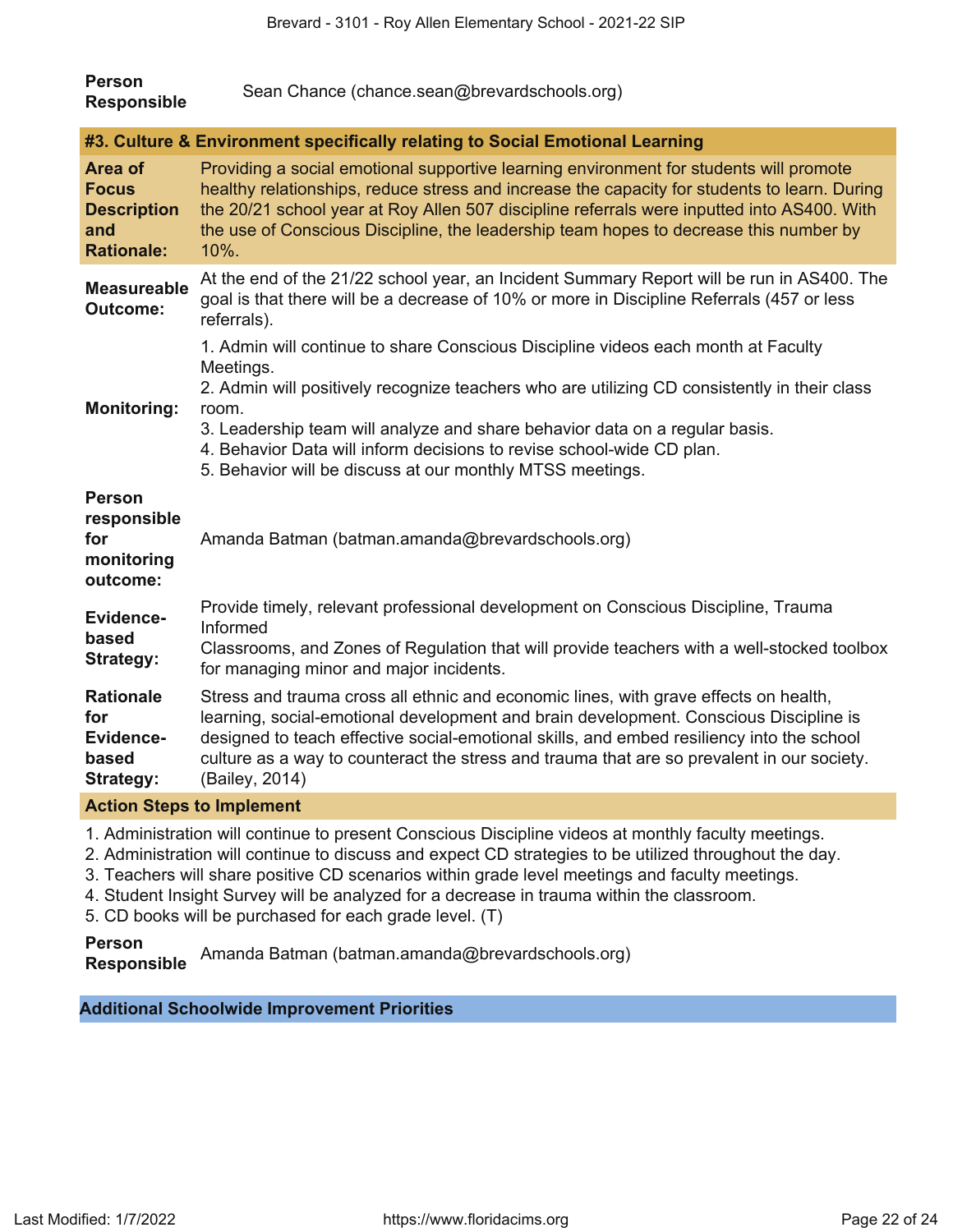Using the [SafeSchoolsforAlex.org](https://www.safeschoolsforalex.org/fl-school-safety-dashboard/), compare the discipline data of the school to discipline data across the state and provide primary or secondary areas of concern that the school will monitor during the upcoming school year. Include how the school culture and environment will be monitored through the lens of behavior or discipline data.

**Our total numbers of suspension of 44 is in the high category compared to the state average according to SafeSchoolsforAlex.org. Our total suspensions per 100 students is 6 compared to the state average of 3.9. This is our primary concern. The implementation of Conscious Discipline for our staff will give the teachers the tools to self-regulate themselves as adults as well as work with students and teach skills to self-regulate in order de-escalate behaviors before they become more severe incidents.**

## **Part IV: Positive Culture & Environment**

<span id="page-22-0"></span>A positive school culture and environment reflects: a supportive and fulfilling environment, learning conditions that meet the needs of all students, people who are sure of their roles and relationships in student learning, and a culture that values trust, respect and high expectations. Consulting with various stakeholder groups to employ school improvement strategies that impact the positive school culture and environment are critical. Stakeholder groups more proximal to the school include teachers, students, and families of students, volunteers, and school board members. Broad stakeholder groups include early childhood providers, community colleges and universities, social services, and business partners.

Stakeholders play a key role in school performance and addressing equity. Consulting various stakeholder groups is critical in formulating a statement of vision, mission, values, goals, and employing school improvement strategies.

### **Describe how the school addresses building a positive school culture and environment.**

During Pre-Planning and throughout the school year, the Roy Allen teaching staff will be being trained in Conscious Discipline to promote best practices in a trauma sensitive classroom. With the continuation of the Covid-19 Pandemic, the development of social and emotional skills within our students has proven to be paramount.

Although rigorous academic preparation is necessary, ensuring Roy Allen students are thriving socially is becoming increasingly important. During the 2021-2022 school year, we aim to support children in acquiring the knowledge, attitudes, and skills necessary to recognize and manage their emotions, demonstrate caring and concern for others, establish positive relationships with peers and adults, make responsible decisions, and positively navigate challenging social situations.

### **Identify the stakeholders and their role in promoting a positive culture and environment at the school.**

The school engages families, students, and all faculty in a shared understanding of academic and behavioral expectations as well as high-quality instruction.

Teachers communicate high expectations for all students (e.g., "All students are college material"). Teachers meet in PLCs weekly to routinely examine disaggregated data to look for themes/patterns among student groups. This data and the following, discipline referrals or incident reports, in and out-of-school suspension and attendance also forms the basis for discussions of what's working (or not) for particular groups within a school and what needs to be done. The school provides orientation for new teachers and ongoing support from a mentor teacher. Teachers establish and practice clear expectations of classroom procedures, provide frequent feedback to students, encourage students to be caring and respectful to one